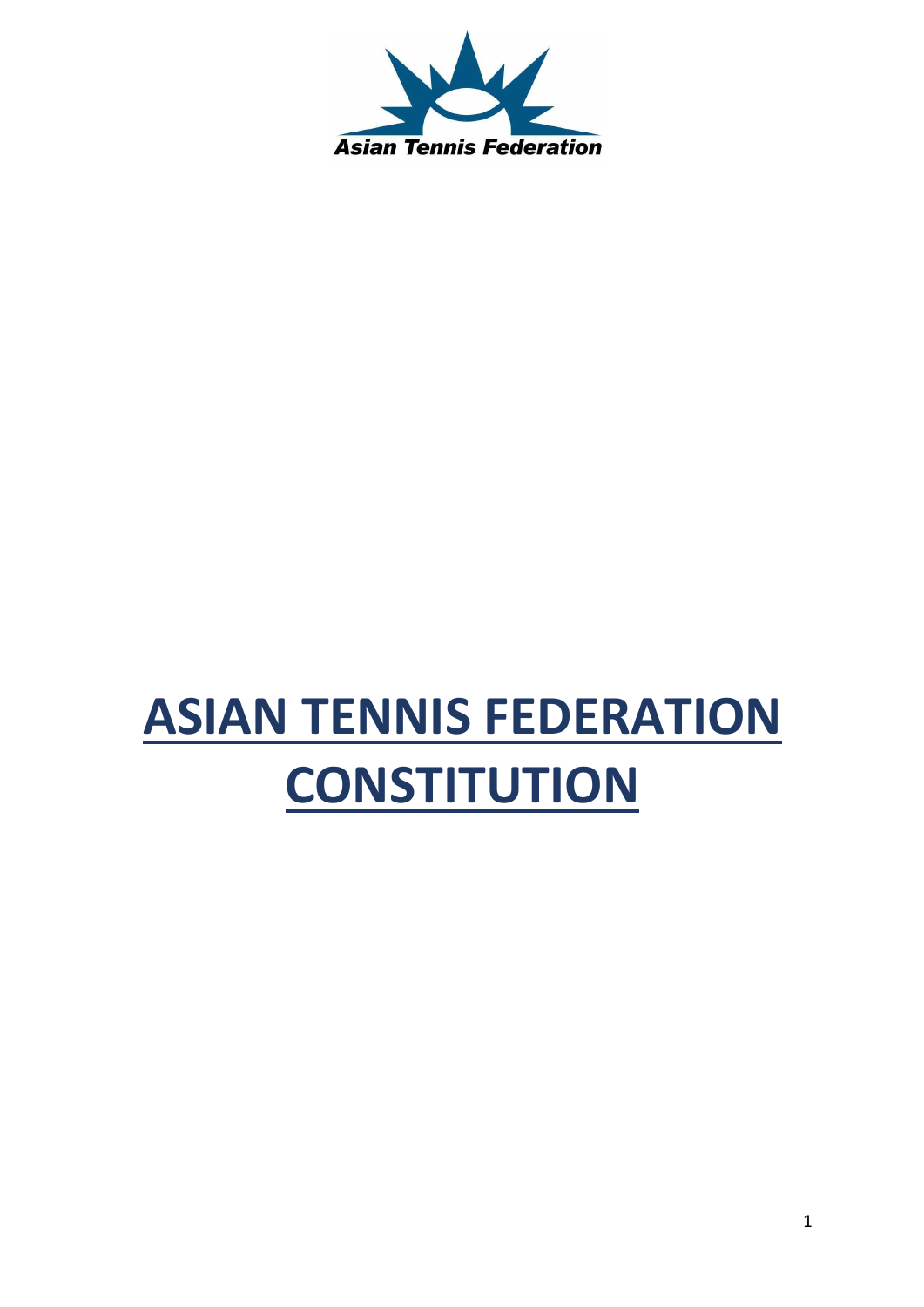

## **CONSTITUTION**

#### **CONTENTS**

| <b>ARTICLE I.</b>                       | <b>NAME</b>                                                                                                                                                                                      | 3                                  |
|-----------------------------------------|--------------------------------------------------------------------------------------------------------------------------------------------------------------------------------------------------|------------------------------------|
|                                         | <b>ARTICLE II: HEADQUARTERS</b>                                                                                                                                                                  | 3                                  |
| <b>ARTICLE III:</b>                     | <b>STATUS</b>                                                                                                                                                                                    | 3                                  |
| <b>ARTICLE IV:</b>                      | <b>OBJECTIVES</b>                                                                                                                                                                                | 3                                  |
|                                         | <b>ARTICLE V: MEMBERSHIP</b>                                                                                                                                                                     | 4                                  |
|                                         | A. GENERAL PROVISIONS<br><b>B. FULL MEMBERSHIP AND ASSOCIATE MEMBERSHIP</b><br>C. ADMISSION AND MEMBERSHIP PROCEDURE<br>D. RESIGNATION, SUSPENTION, TERMINATION AND EXPULSION<br>E. RE-ADMISSION | 4<br>5<br>5<br>6<br>$\overline{7}$ |
|                                         | <b>ARTICLE VI: GENERAL MEETINGS</b>                                                                                                                                                              | 8                                  |
|                                         | A. ANNUAL GENERAL MEETING<br><b>B. EXTRAORDINARY GENERAL MEETINGS</b><br>C. NOTICE AND AGENDA<br><b>D. CONDUCT OF MEETINGS</b>                                                                   | 8<br>9<br>9<br>10                  |
|                                         | ARTICLE VII: VOTES AND VOTING BY MEMBERS                                                                                                                                                         | 12                                 |
|                                         | <b>ARTICLE VIII: GOVERNING BODY</b>                                                                                                                                                              | 13                                 |
|                                         | A. BOARD OF DIRECTORS<br><b>B. OFFICERS</b><br><b>C. HONORARY OFFICERS</b><br>D. COMMITTEES AND COMMISSIONS                                                                                      | 13<br>15<br>17<br>18               |
| <b>ARTICLE IX: ELECTIONS</b>            | A. NOMINATION OF CANDIDATES<br><b>B. ELECTION OF PRESIDENT</b><br><b>C. ELECTION OF BOARD OF DIRECTORS</b>                                                                                       | 18<br>19<br>19<br>20               |
| <b>ARTICLE X:</b><br><b>ARTICLE XI:</b> | <b>DUES AND ASSESSMENTS</b><br><b>FINANCE</b><br>A. ACCOUNTS OF FEDERATION                                                                                                                       | 21<br>21<br>21                     |
| <b>ARTICLE XII:</b>                     | <b>LEGAL</b><br>A. LIABILITY                                                                                                                                                                     | 22<br>22                           |
|                                         | ARTICLE XIII: ALTERATION TO THE CONSTITUTION<br>APPENDIX 1. LIST OF ASIAN TENNIS FEDERATION MEMBER NATIONS 2021                                                                                  | 22<br>23                           |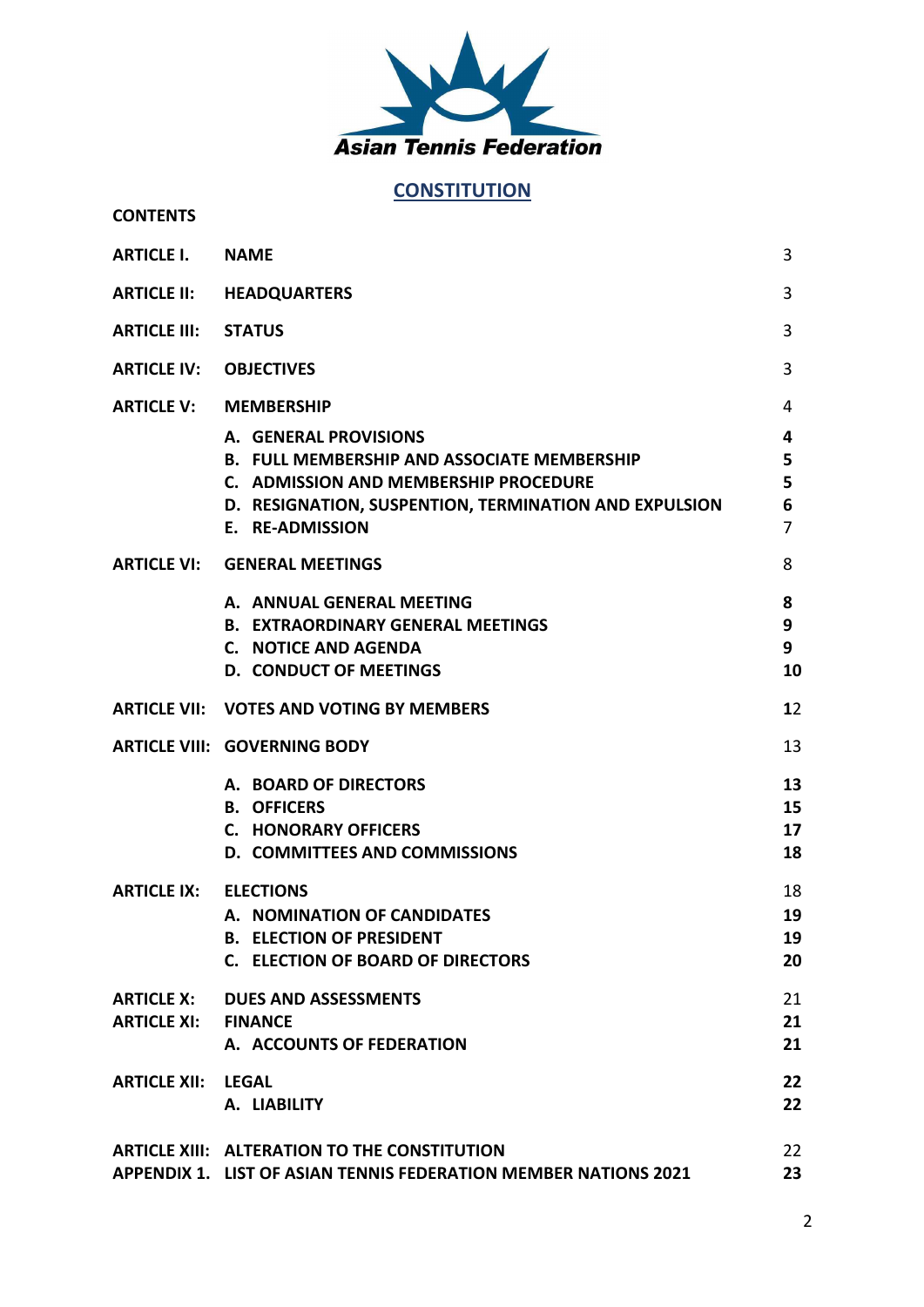

### **CONSTITUTION**

#### **ARTICLE I: NAME**

The official name of this organisation shall be "The Asian Tennis Federation" (hereinafter referred to as "the Federation"). It may also be officially referred to as the "ATF".

The Federation is a Regional Association affiliated to the International Tennis Federation, hereinafter called the ITF.

#### **ARTICLE II: HEADQUARTERS**

The Headquarters of the Federation shall be at such place within the region of Asia as shall from time to time be decided by the Board of Directors.

#### **ARTICLE III: STATUS**

The Federation is a non-profit making and non-political organisation to which membership is open to Asian Countries and territories without regards to race, religion, colour or creed.

#### **ARTICLE IV: OBJECTIVES**

The objectives of the Federation shall be:

- 1. To promote, develop and raise the standard of Tennis in Asia;
- 2. To encourage and assist in the formation and development of governing tennis bodies in the Asian countries and territories;
- 3. To strengthen and develop bonds of friendship and co-operation with the Members and all other related tennis bodies and to improve links between Affiliated members;
- 4. To assist and support the development of programs in all aspects of tennis in member countries and territories;
- 5. To coordinate tournaments in Asia and to appoint committees and technical officials in the official tournaments;
- 6. To promote and encourage the training of coaches, referees and technical officials;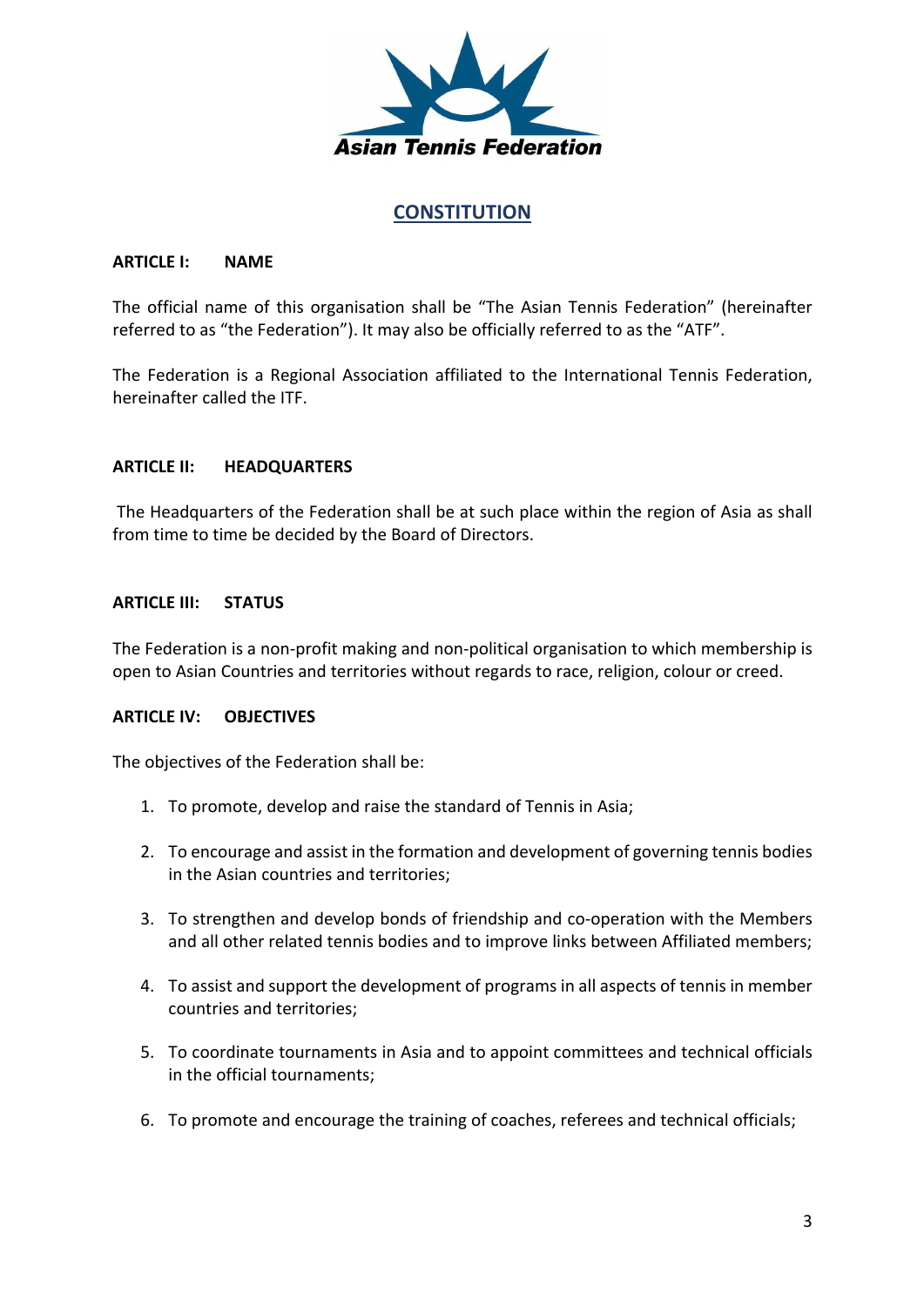

- 7. To promote and control the holding of Asian Championships, Cup Competitions and Tournaments, at Senior, Professional and Junior level and to regulate and manage such events;
- 8. To do all such other lawful things as may be incidental or may be deemed to be conducive to the attainment of these objectives, or any of them;
- 9. To work at all times within the rules and regulations of the ITF and accept as final the ruling of the Federation in any matter.
- 10. To provide a link between its affiliated members and the ITF;
- 11. To represent its affiliated members in their dealings with the ITF, if asked to intervene on their behalf;
- 12. To establish and sanction calendars of events at all levels within the Region and with respect to international circuits extending beyond the Region, to recommend events and calendars to the ITF for inclusion in such international calendars;
- 13. To execute all functions, which the ITF may delegate to the regional association;
- 14. To employ the funds of the Federation in such a manner as shall be deemed expedient;
- 15. To administer as required by the ITF any funds which Federation may receive;
- 16. To safeguard the interest of Members and of ATF as a Regional Body.

#### **ARTICLE V: MEMBERSHIP**

#### **A. GENERAL PROVISIONS**

The Federation has Members and Associate Members to be accepted by the Annual General Meeting and as described hereinafter.

Any decision of the Annual General Meeting concerning Membership requires at least a two thirds majority of the votes cast.

Membership rights and obligations start as from  $1<sup>st</sup>$  January of the year following the positive decision of the Annual General Meeting.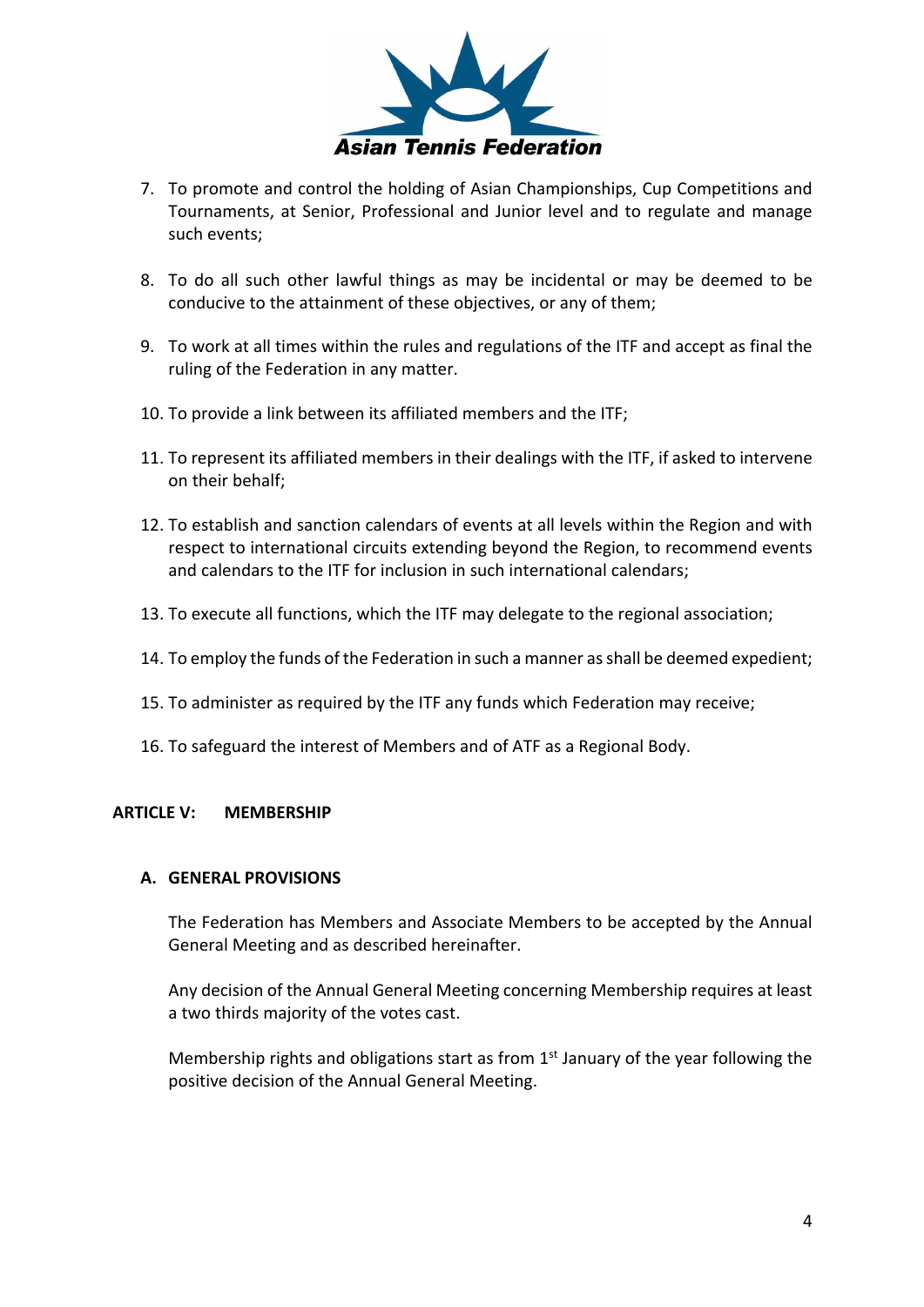

#### B. **FULL MEMBERSHIP AND ASSOCIATE MEMBERSHIP**

- a) The Federation shall be open to any Tennis Association of nations and territories located within the geographical boundaries of Asia, who are eligible for membership of the Federation, whether or not such tennis associations are also members of the International Tennis Federation
- b) In following with the ITF Constitution, Associations in Asia must be a Member of the Federation before applying for membership of the ITF,
- c) On admission a Full Member shall have a vote, in keeping with the Article VII of this Constitution, detailed hereinafter.
- d) **Full Members** are split into three categories as specified in Appendix 1. Any amendment of Appendix 1 is subject to the approval of the Annual General Meeting.
- e) In the event that either a country for which a member is responsible for tennis has been divided into two or more countries or two or more countries for which two or more Full members are responsible for Tennis are merged into one country, the membership of the respective Full members shall be reevaluated and Appendix 1 shall be amended accordingly
- f) **Associate Members** are the members who are awaiting affiliation with the ITF or do not have affiliation with the ITF. Associate Members are not entitled to a vote in the Federation. On acceptance in the Federation, Appendix 1 shall be amended and reflect it accordingly

#### **C. ADMISSION AND MEMBERSHIP PROCEDURE**

- a. An applicant wishing to become a Member of the Federation shall submit a written application to the ATF Office; for the same to be reviewed and recommended by the Board of Directors
- b. The application must include the following:
	- i. The Constitution of the applicant
	- ii. A declaration whereby the applicant undertakes to observe the Federation's Constitution, regulations and decisions at all times
	- iii. Documents giving information about the internal organization of the applicant, as well as any competitions staged by the applicant and including details of the development of the game in that country or territory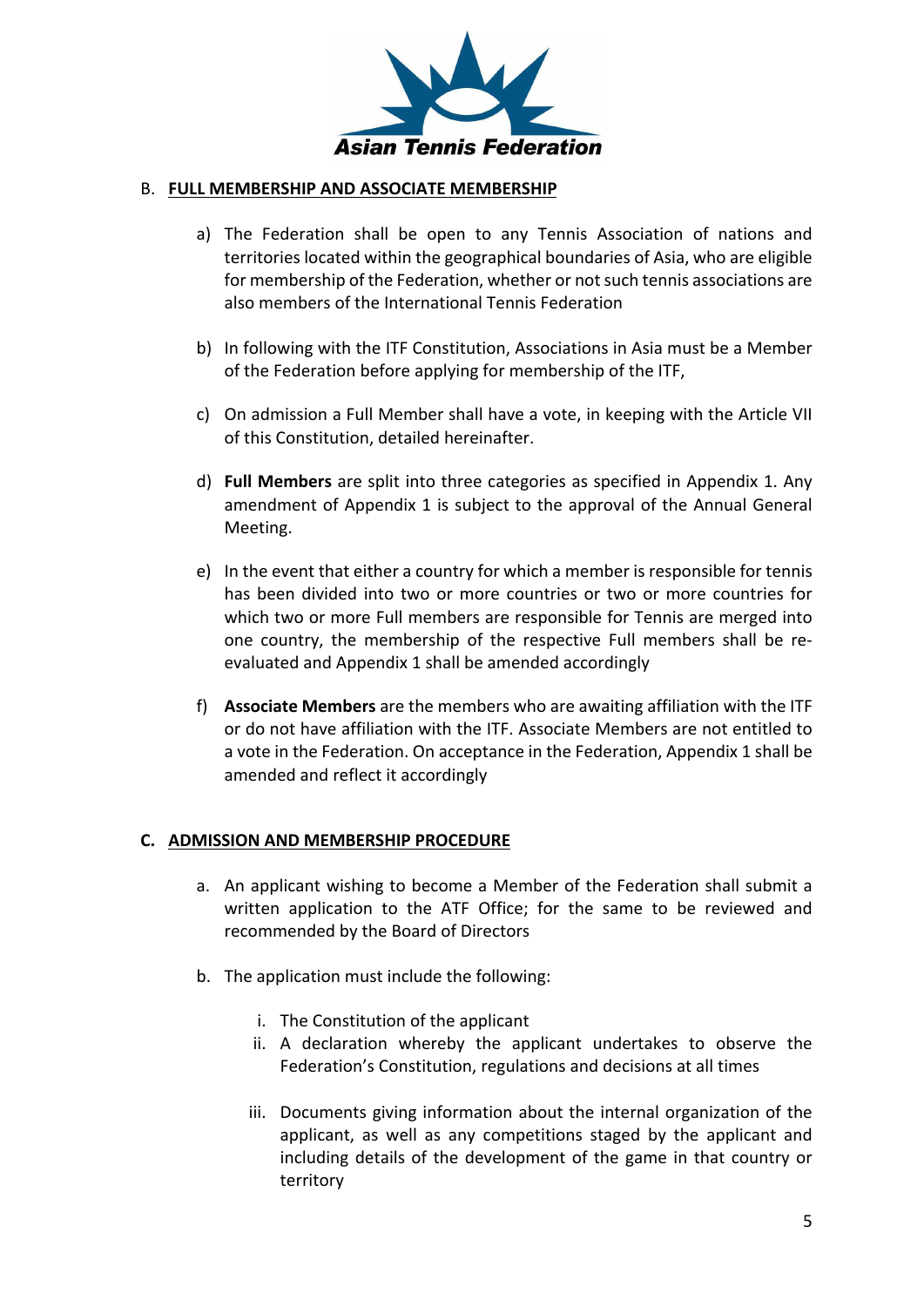

- iv. Names of the members of Board of the applicant
- v. A sum equivalent to the current initial membership fee and the first year's membership dues
- c. The Board of Directors, on receiving an application for membership, shall appoint a representative to visit the country and submit a report to the Board. The cost of travel shall be borne by the Federation and other costs of hospitality to be borne by the applicant
- d. The Board of Directors may refuse to submit to the Annual General Meeting, a Membership application, which does not comply with the above requirements
- e. Upon approval of the application for membership at the Annual General Meeting, the new members name shall be included in the roll of members of the Federation – as stated in Appendix 1
- f. If in a case, for whatever reason(s), the application is not approved, the payment shall be returned in full. The applicant has the right to reapply for membership. Any such application will be for the next AGM business.

#### **D. RESIGNATION, SUSPENSION, TERMINATION AND EXPULSION**

- a) A Member may resign with effect from the end of the financial year by giving at least three months' written notice to the ATF Office; for the same to be reviewed and recommended by the Board of Directors. A resigning member must settle all its outstanding financial obligations towards the Federation prior to the termination of its membership. Membership fees may not be refunded to a resigning member.
- b) Membership in the Federation shall be suspended / terminated forthwith upon the happening of any of the following events:
	- a. Withdrawal of Membership (Article 5 D(a))
	- b. Termination of member's status as the governing body of tennis in its country; and
	- c. Suspension of, or expulsion from, membership of the ITF;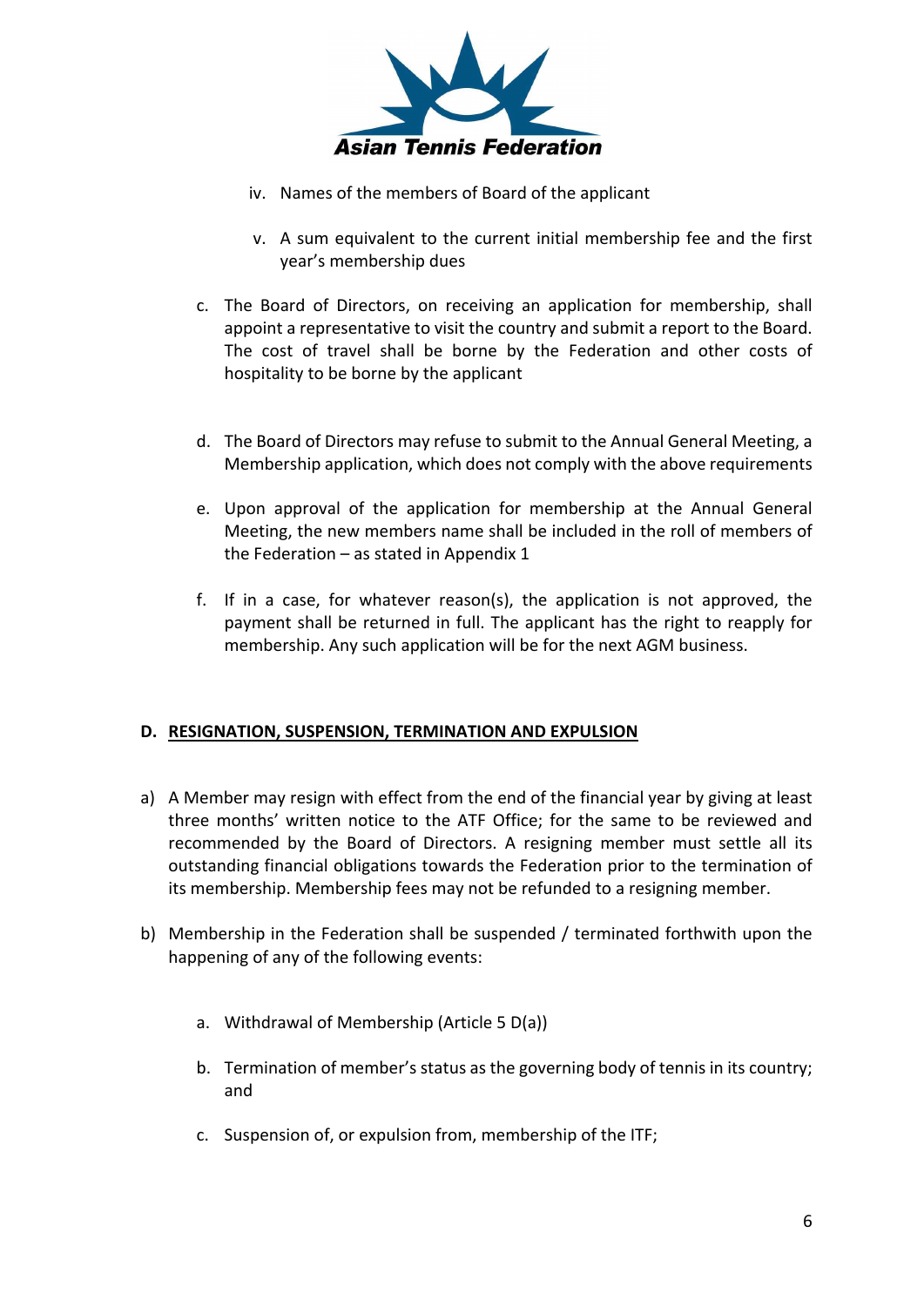

- c) Membership in the Federation shall be suspended / terminated upon resolutions passed for that purpose in an Annual or Special General Meeting of the Federation on any of the following grounds:
	- a. Non-payment of any obligation and/or annual subscription for two (2) consecutive years.
	- b. Violation of the Constitution, Rules and regulation of the Federation; and
	- c. Any act or cause, which might impede friendly relations among members, or induce a significant number of members from participation in official events.
	- d. A member, whose continued membership, in the opinion of the Federation, seriously damages the standing of tennis as a regional and international sport, shall be suspended as a member of the Federation, by a resolution of the General Meeting passed by a majority of two-thirds votes cast. Any such suspension shall be effective at the conclusion of the respective General Meeting.

A suspended member is not entitled to submit motions, to attend or exercise voting rights at any General Meeting and shall not participate in the official events of the Federation.

d) The rules governing membership adopted by the ITF from time to time shall apply to the Federation save in so far as they are inconsistent with the provisions of this Article herein above contained.

#### **E. RE-ADMISSION**

#### **a. General Provisions**

- **i.** Any former Member may, after meeting the requirements set out below, be re-admitted as a Member by a resolution of the Annual General Meeting passed by a majority of at least two thirds of the votes cast.
- **ii.** Article V (C) shall apply accordingly to any application for re-admission
- **iii.** The following payments by the applicant shall be a condition precedent to such re-admission:
	- **1.** Any membership fee arrears of the applicant;
	- **2.** The membership fee for the year of re-admission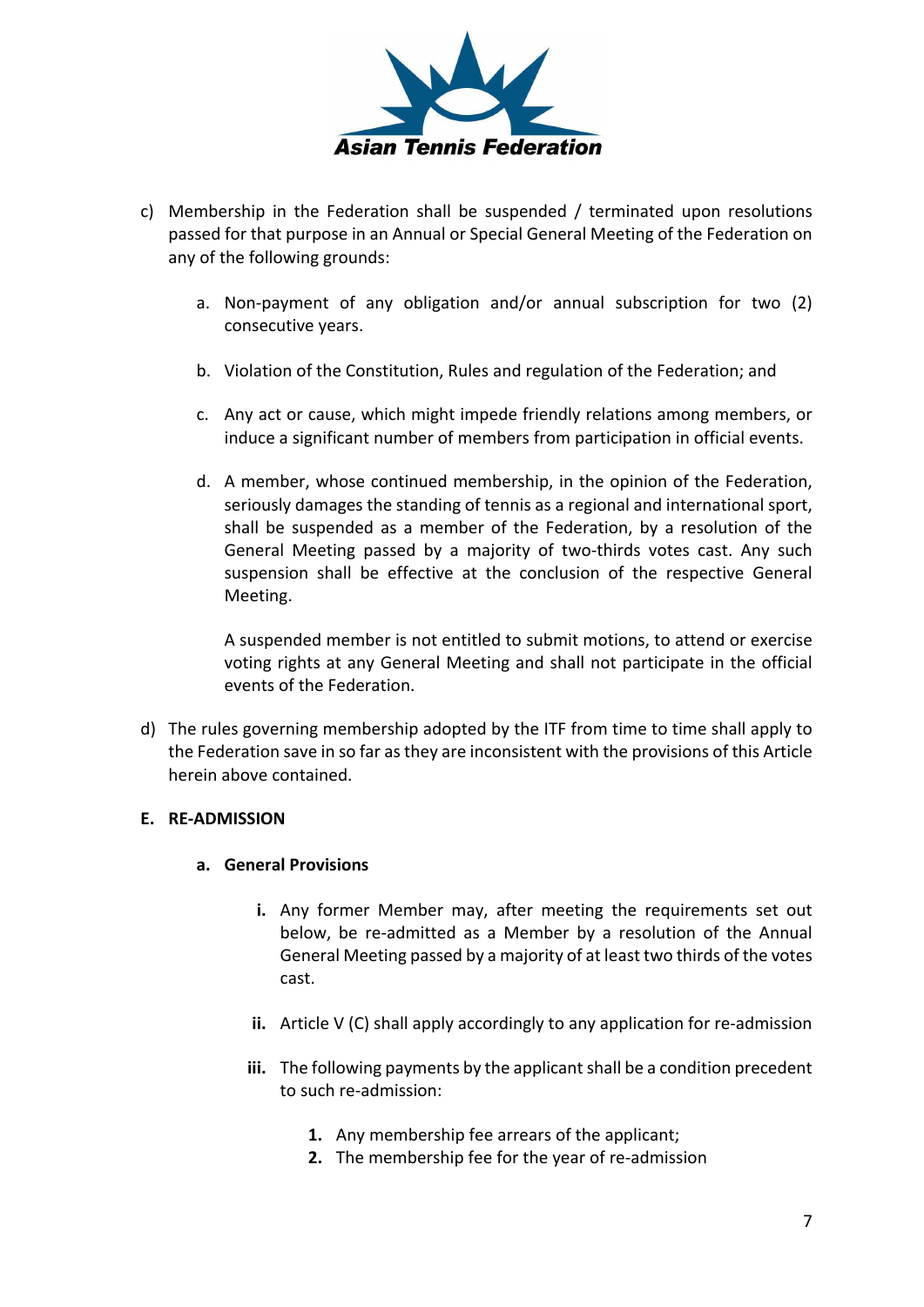

**iv.** The Annual General Meeting may, in exceptional circumstances, waive the payment of any sums mentioned in sub-paragraph (iii) hereinabove

#### **b. Suspended Members**

- **i.** For the lifting of suspension of the suspended Members, the General Provisions (sub-paragraph a. hereinabove) apply accordingly
- **ii.** After the resolution lifting the suspension has been passed by the General Meeting, the re-admitted Member is permitted to participate in Federations' official events and exercise any right as a Member.
- **iii.** Any Member who is suspended pursuant to Article V D (c) may, when it has paid in full any outstanding fee, apply for a lifting of that suspension and have its suspension lifted at the discretion of the Board of Directors with readmission effective from  $1<sup>st</sup>$  January of the following year.

#### **ARTICLE VI: GENERAL MEETINGS**

#### **A. ANNUAL GENERAL MEETING**

A General Meeting of the Members shall be held annually ("Annual General Meeting") at a place and time appointed by the Board of Directors.

The General Meeting of the Members is the supreme authority of the Federation and deals with all business attributed to it by this Constitution. The business of an AGM shall be to:

- a. Approve the minutes of the previous General Meeting
- b. Receive the annual report of the Board of Directors
- c. Receive the statement of accounts and the financial statements, duly audited;
- d. Appoint the Auditors
- e. Confirm any amendments to the Constitution
- f. Resolve membership issues (admission, membership status changes, suspension, expulsion, re-admission and subject to Article V (E (b)), lifting of the suspension)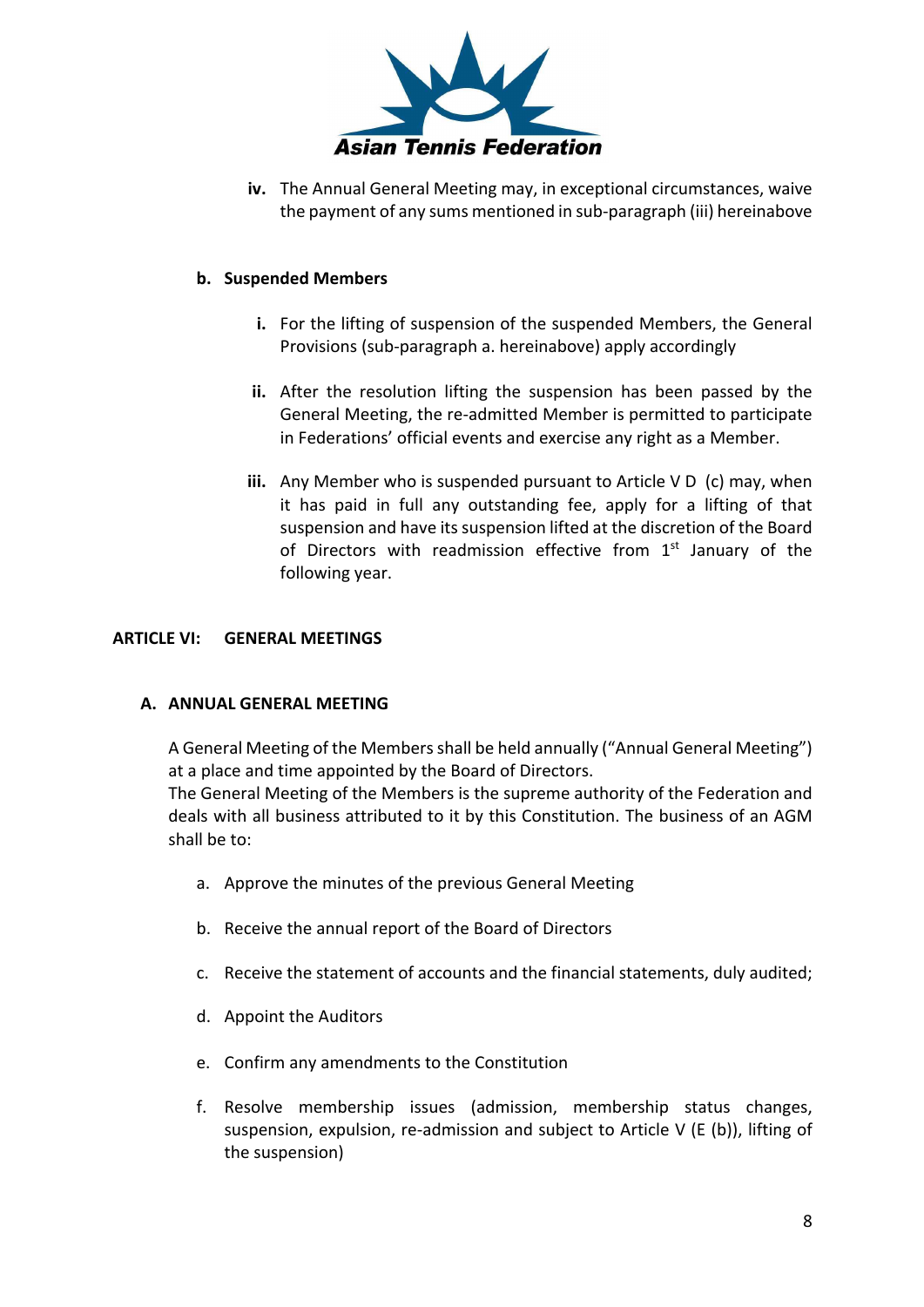

- g. To elect every four years for a four-year term, The President of the Federation
- h. To elect every four years for a four-year term, The Board of Directors of the Federation (effective from 1<sup>st</sup> Jan'2022).
- i. To receive nominations and confirm and elect Honorary Positions
- j. Resolve other motions and nominations
- k. Determine the Membership Fees
- l. To transact any other business relating to the affairs of the Federation of which due notice has been given subject to the provisions of these Articles.

#### **B. SPECIAL GENERAL MEETINGS**

- **a.** A Special General Meeting of the Members may be convened at any time by the Board of Directors and shall be convened within ten weeks after the receipt by the Federation of a requisition in writing to that effect by Full Members representing between them one-third of the aggregate votes capable of being cast at any General Meeting of the Federation.
- **b.** Every such requisition shall specify the business for which the Special General Meeting is to be convened. No other business except the confirmation of the Minutes of the last preceding General Meeting and that specified by the requisition shall be transacted at any such Special General Meeting.

#### **C. NOTICE AND AGENDA**

- **1)** Notice of every General Meeting stating the date, time and place thereof and the business to be transacted thereat, shall be sent to each Member as follows:
	- **a.** In case of an Annual General Meeting, the notice shall be circulated by the ATF Office to all members at least sixty (60) days before the said meeting; and
	- **b.** In the case of any other Meeting of Members ("Special General Meeting"), not less than six weeks' written notice shall be given.
- **2)** The inadvertent failure or omission to give any such notice aforementioned shall not invalidate the proceedings of any General Meeting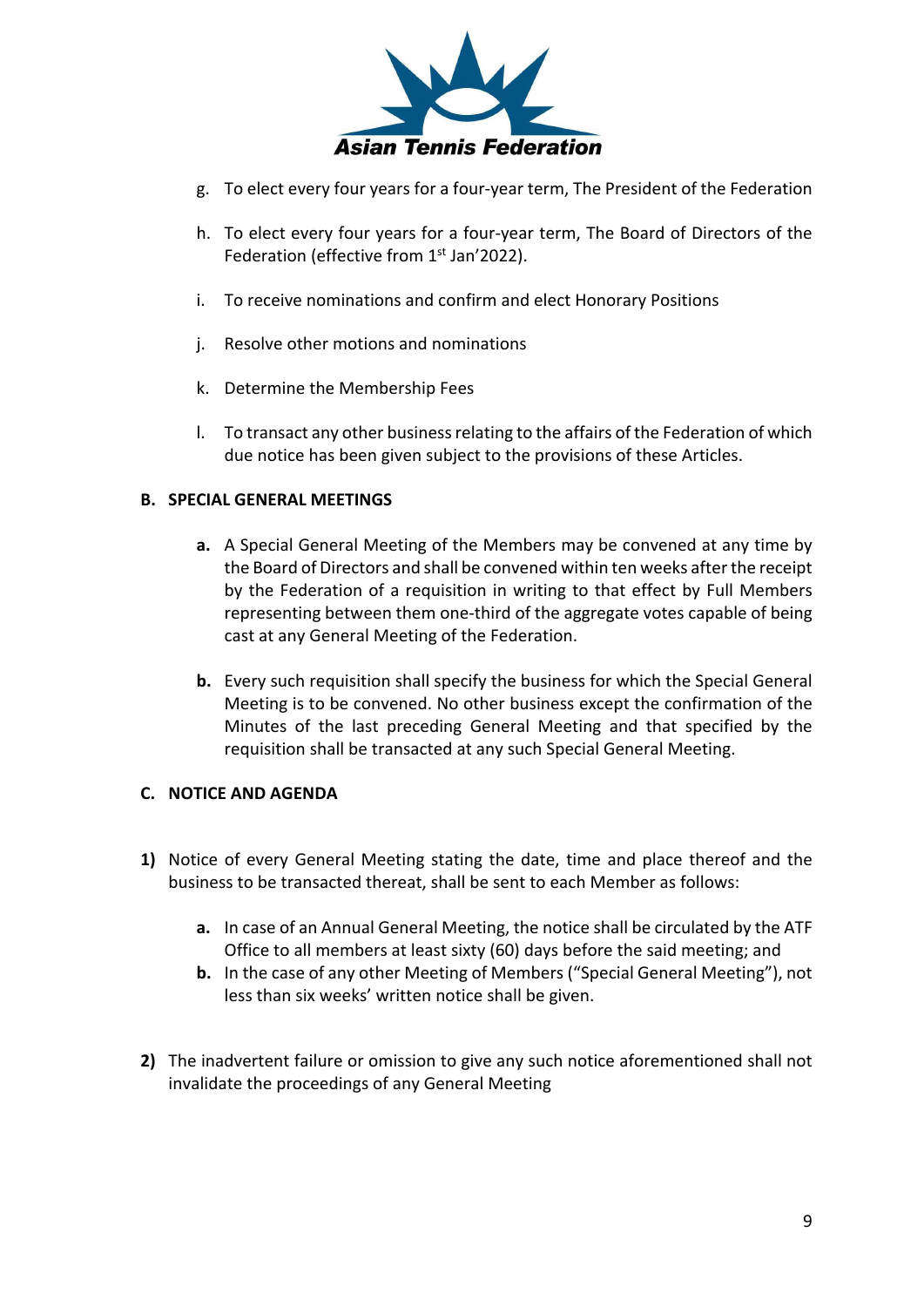

- **3)** The agenda of the meeting shall be sent to all members twenty (20) days before the scheduled meeting.
- **4)** The agenda for each General Meeting shall be prepared by the Board of Directors or any member of the Professional Staff acting in accordance with the instructions and under the authority of the President and Board of Directors.
- **5)** If a member wishes to have an item added to the agenda of the Annual General Meeting, the request, together with the specific motion, must be provided to the ATF Office, at least forty-five (45) days before the said meeting. A Member whose membership fees and dues are in arrears is not entitled to bring forward any item to be on the agenda other than the items of (1) its reduction in membership status and (2) resumption of its membership status
- **6)** Written notice of the particulars of Resolutions intended to be brought forward by the Board of Directors for consideration at an Annual General Meeting shall be given to the members not less than fifteen (15) days before the date fixed for the meeting.
- **7)** Simple majority of the total number of votes allocated to the members present in the Annual or Special General Meeting (as the case may be) shall be sufficient to approve any proposal, unless otherwise specified in this Constitution and except for the amendment to this Constitution, which shall require a  $2/3<sup>rd</sup>$  of the total number of votes allocated to the members present in the meeting.
- **8)** The quorum of the meeting shall be 1/3 of the number of members of the Federation
- **9)** All resolutions for the election of the President, members of the Board of Directors and / or any alteration to the Constitution of the Federation shall be decided by a poll
- **10)** Subject to VI (C (9)) above, at any General meeting of the Federation, a resolution put to the vote shall be decided by a show of hands.
- **11)** The Federation can hold a virtual meeting instead of an in-person meeting, in case of special circumstances. The decision to hold such meetings will be approved by the Board of Directors of the Federation.

#### **D. CONDUCT OF THE MEETINGS**

**a. The President shall take chair at General Meetings.** 

The President shall take the Chair at General Meetings. However, in the event that the President: requires assistance in the conduct of the Meeting; or requires the Meeting to appoint a CHAIR in their place; or is unable to attend the Meeting; then the first business at the General Meeting concerned shall be to select a CHAIR.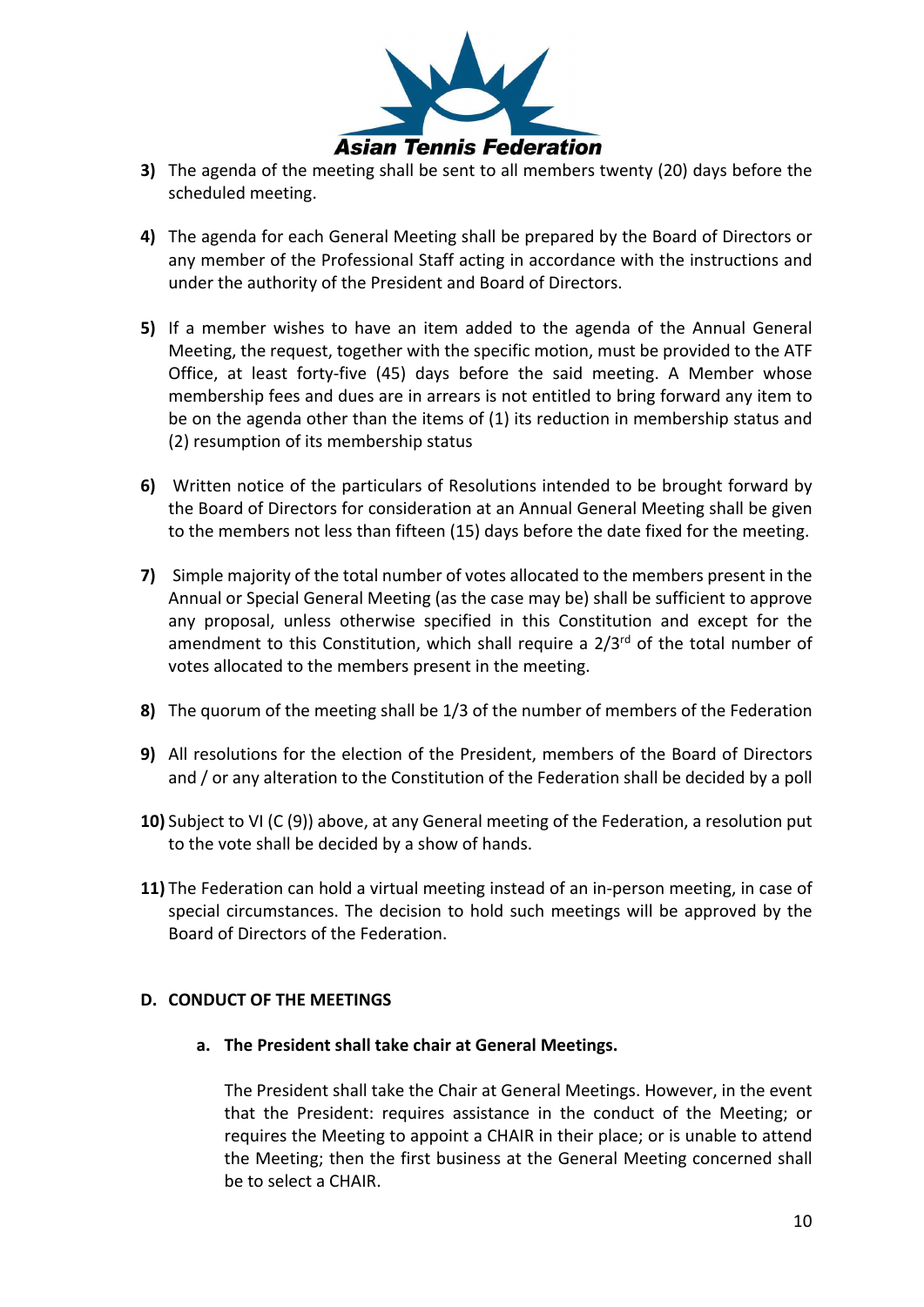

- **b.** The Board of Directors shall assist the CHAIR in taking charge of the proceedings of a General Meeting and a member of the Professional staff of the Federation shall act as Secretary of the General Meeting with such assistance as the Board of Directors may think necessary
- **c.** Prior to the commencement of any General Meeting:
	- i. Each Member represented shall name the delegate who will vote (in accordance with the Constitution and as per appendix 1) for and on its behalf at the Meeting.
	- ii. All members whose subscriptions are in arrears shall be announced, and any delegates representing any Member in arrears shall thereupon pay the outstanding arrears in full or, failing such payment, shall be treated as having Observer status only.
	- iii. The CHAIR of the Meeting shall decide all matters of procedure not prescribed by this Constitution.
	- iv. The CHAIR shall conduct the proceedings at the General Meeting and shall have power to interrupt the reading of any document or any speaker. Any person who disobeys a ruling of the CHAIR in this regard or who otherwise conducts themselves in a manner detrimental to the orderly conduct of the Meeting may be directed to leave the Meeting by resolution of the Council.
	- v. A General Meeting may be adjourned if a Resolution of the Council to that effect is carried by a two-thirds majority recorded in respect of the same.
	- vi. The CHAIR of the Meeting shall decide the order in which a resolution and any amendments to the resolution shall be voted upon.
	- vii. A vote may be taken by a show of hands, unless the Chairperson, or any delegate requests that there be a formal vote reflective of the number of votes held by each member, which may be taken by computer or roll call, as the Chairperson may determine. If a roll call is taken, the Members shall be called in English in alphabetical order.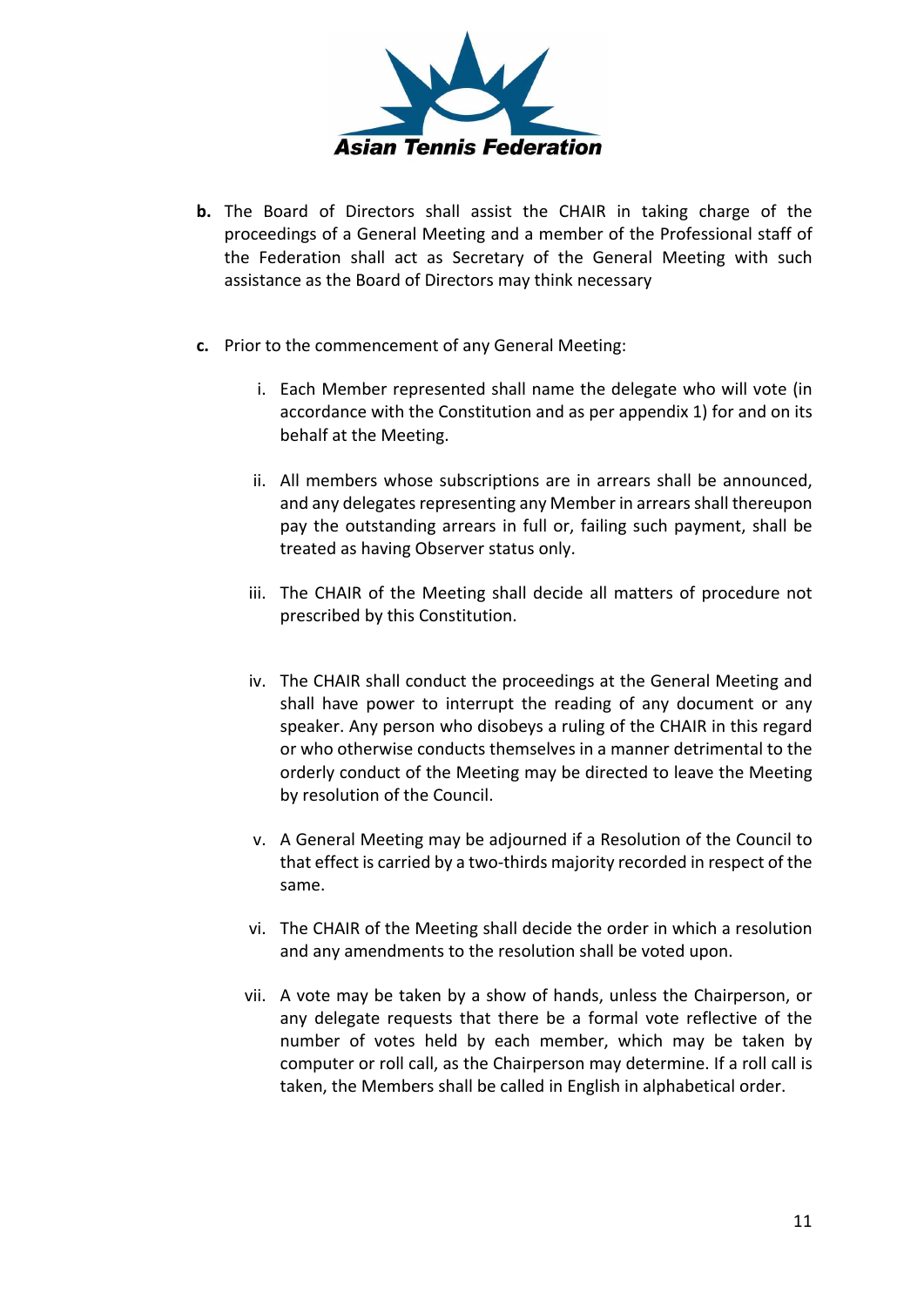

viii. Decisions taken at a General Meeting shall (unless provided in the relevant Resolutions or by this Constitution) become operative forthwith save that (and notwithstanding any other provision in the Constitution) Resolutions with regard to the acceptance of any application for Membership or for any increase or decrease of votes, which shall become operative on  $1<sup>st</sup>$  January following the General Meeting.

#### **ARTICLE VII: VOTES AND VOTING BY MEMBERS**

- A. Each member of the Federation, for purpose of any and each question arising at any Annual or Special General Meeting of the Federation, shall be entitled to following category of votes (detailed as well in Appendix 1 of this Constitution) as mentioned herein below:
	- A member shall be entitled to three (3) votes, if it has 9(nine) to 12(twelve) votes in ITF;
	- A member shall be entitled to two (2) votes, if it has 3(three) to 7(seven) votes in ITF;
	- A member shall be entitled to one (1) vote, if it has 0(zero) to 1(one) votes in ITF;
- B. An Associate member of the Federation, who is still awaiting membership to the ITF, will not be entitled to any vote.
	- a. On confirmation of the member's status with the ITF, corresponding category of voting rights will be awarded to the member for the Annual or Special General Meeting of the following year.
- C. The Full members have the voting rights as specified in this article VII A & B of this Constitution and shall exercise them through one of its delegates named prior to the opening of the General Meeting concerned.
- D. The AGM shall be governed by the delegates of the Members assembled in a General Meeting who collectively shall constitute the Council provided that:
	- a. No delegate of a Member whose subscriptions are in arrears shall be entitled to speak or vote at any General Meeting of the Federation;
	- b. A delegate must be either a national of the country represented by the Member for which they are a delegate; a person permanently resident in that country; or an official of at least two years' standing in the Member Association.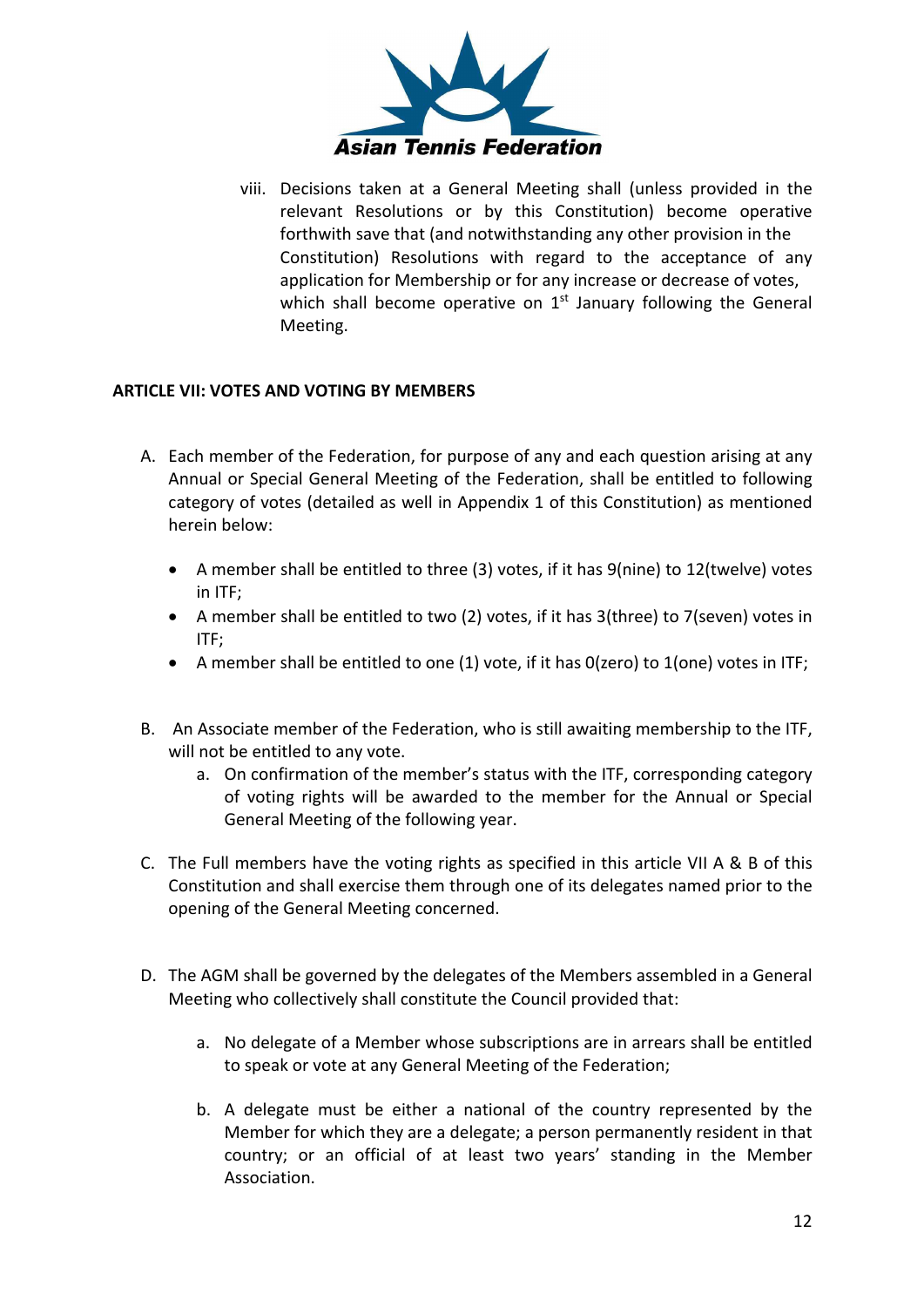

- c. Nomination of a delegate who is not a national of a country they represent, but who meets the above qualifications, shall be received by the Federation – ATF Office, 28 days before the General Meeting, together (as appropriate) with a certificate from the Full Member that voting instructions have been given to the delegate.
- E. The number of delegates representing Members entitled to attend General Meetings shall be two. Any Member hosting a General Meeting shall be entitled to send two additional representatives to such General Meetings as observers without power to speak or vote.
- F. Members of the Board of Directors shall be entitled to attend and to speak at General Meetings but shall have no entitlement to vote, other than as a delegate of a Full Member acting in accordance with the Articles VII A & C
- G. Non-accredited persons may attend a General Meeting of the Council only with the express prior permission of the President. Such persons may speak if the Council so permits but shall not in any case have any entitlement to vote.
- H. A recognised Federation Partner shall be entitled to be represented by two persons at any General Meeting. The representatives shall be a person designated by the Recognised Federation partner in writing to the ATF Office prior to the date of the meeting. Any such representatives shall be entitled to speak but not vote.
- I. The Council shall elect a Board of Directors every four years at the Annual General Meeting, and may, in turn, delegate all or any of its powers to the Board of Directors. The Board of Directors may delegate all or any of its powers to Committees and Commissions duly appointed by it.

#### **ARTICLE VIII: GOVERNING BODY**

The governing body of the Federation is the Annual General Meeting, and the Board of Directors is its implementing body, whose function is to manage and administer the affairs and business of the Federation.

#### **A. BOARD OF DIRECTORS**

The Board of Directors shall consist of the President, who shall be elected in accordance with this Constitution, plus Fourteen (14) members of the Board, of whom at least two each shall be from East, South-East, South, Central and West Asia.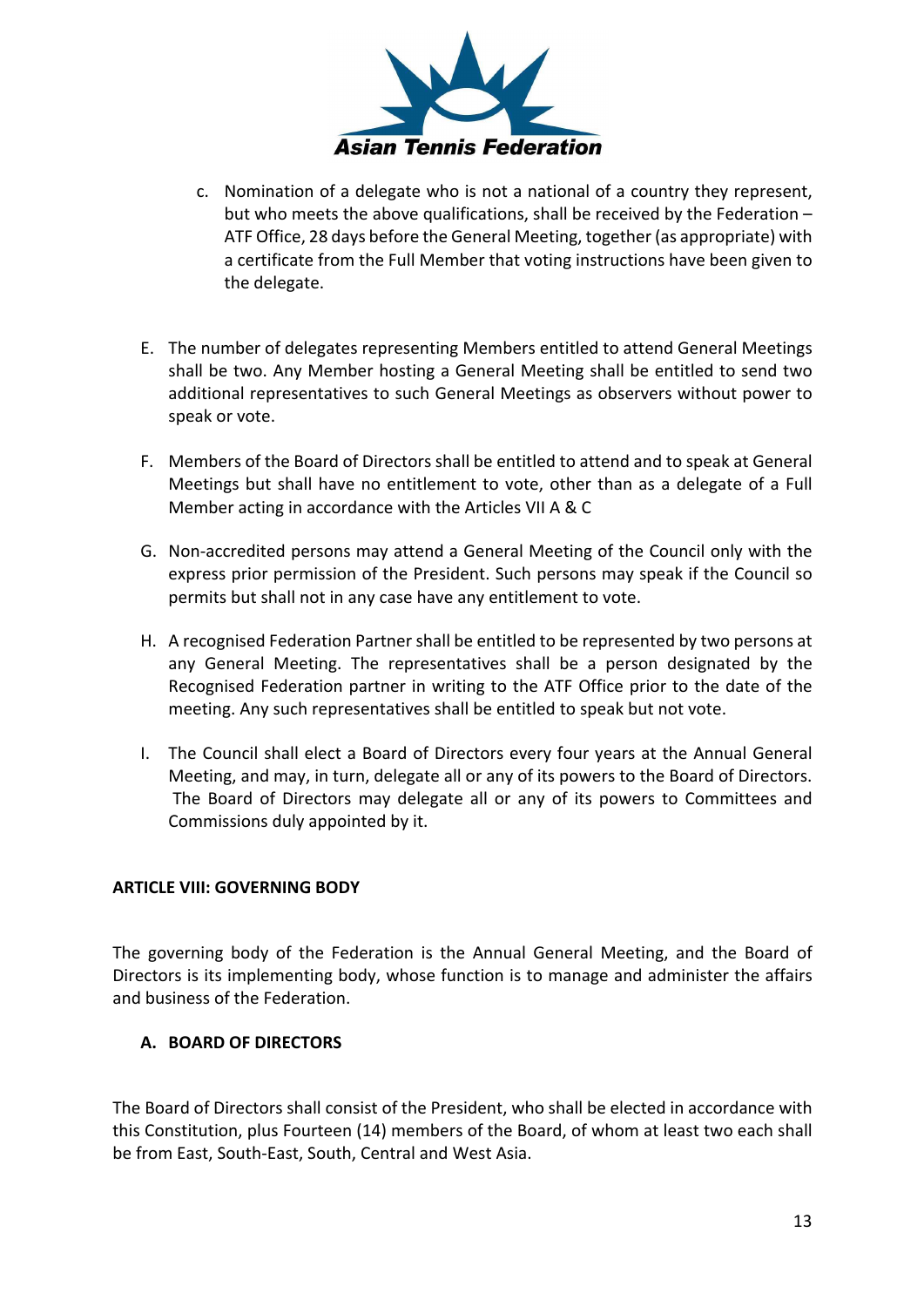

The Board of Directors shall, thereafter, elect Six (6) Vice-Presidents – one for each region and one (1) Vice President Development; one (1) Secretary General and one (1) Treasurer. As such there will be Fifteen (15) members including the President.

- 1. Membership of the Board shall be personal, and no member shall be accountable to any Association, either National or Regional, in respect of work on the Board.
- 2. The Board of Directors shall serve and act on an honorary basis for a period of four (4) years and the President will serve and act for a period of 4 years.
- 3. The period between two Annual General Meetings is to be considered as one year. Such Four-year term shall commence at the end of the Annual General Meeting at which they were elected until the end of the Annual General Meeting at which the successors shall have been elected. Re-election is permitted.
- 4. The Board of Directors shall be responsible to the Annual General Meeting.
- 5. The President of the Federation shall be elected at the Annual General Meeting for a term of four consecutive years, from a list of nominees nominated by the National Associations to which such nominee belongs.
- 6. The other members of the Board of Directors shall be elected in the Annual General Meeting from a list of nominees nominated by the National Associations to which such nominees belong.
- 7. The Vice Presidents, Secretary General and Treasurer shall be elected by the Board of Directors amongst their numbers who have been elected in the Annual General Meeting.
- 8. The Board of Directors may appoint Committees and delegate such duties, as the Board of Directors may consider advisable. The Committees shall serve and act on an honorary basis for a period of two (2) years.
- 9. The Board of Directors may co-opt any person within the Federation to be a member of the Board if a vacancy(ies) arise(s) at any time for any reason. The co-opted member shall serve until the next Annual General Meeting, at which time his / her appointment will be ratified.
- 10. The Board of Directors shall meet at least twice in each year. The quorum for the meetings shall be the President, who shall prepare and chair the meetings (with assistance of the ATF Office), and seven voting members. Decisions are taken by simple majority of votes cast. In the case of an equality of votes, the CHAIR shall have a second and the casting vote.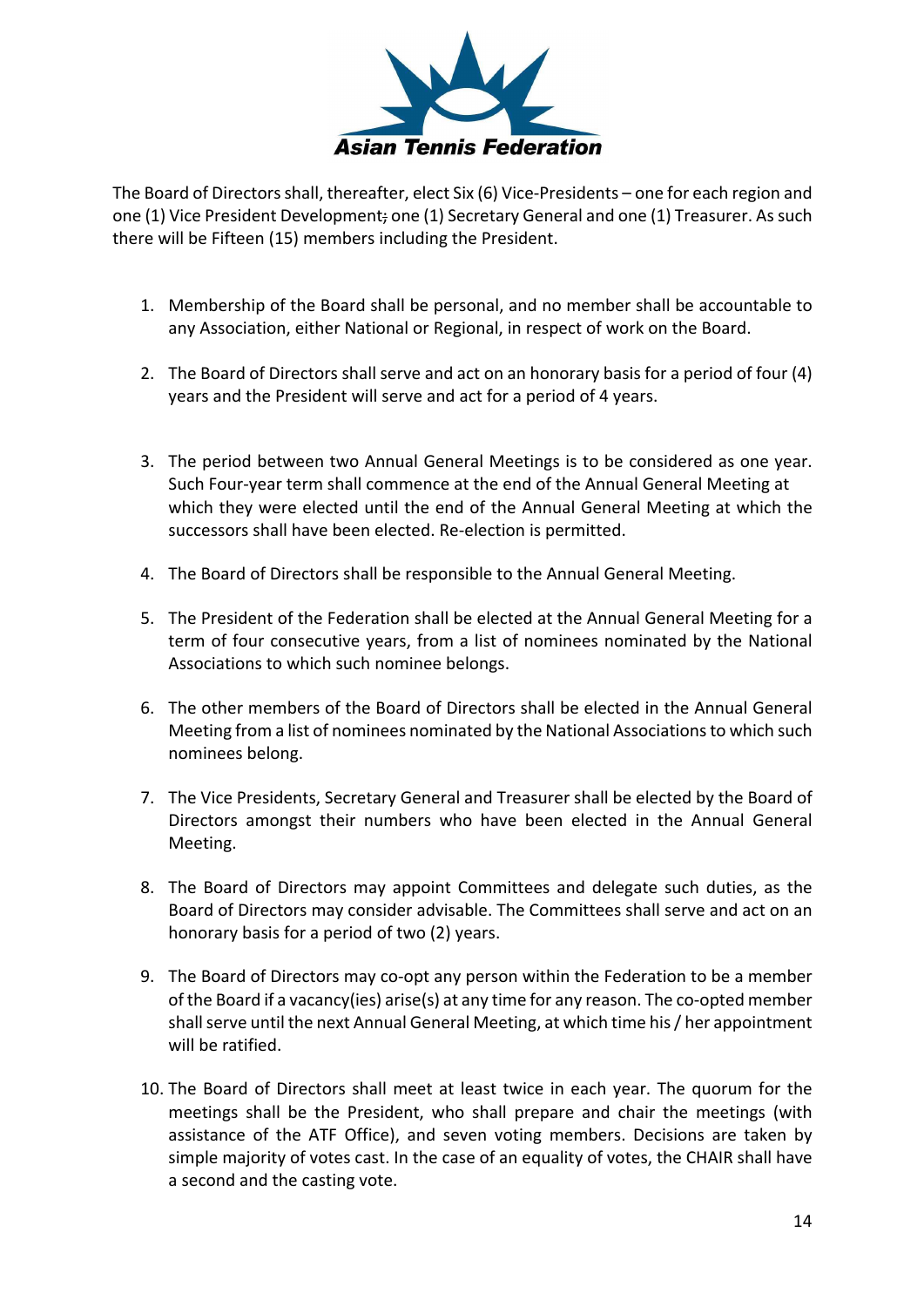

- 11. A resolution in writing signed by all of the Board of Directors shall be as valid and effectual as if it had been passed at a meeting of the Board of Directors duly called and constituted. In effect, Circular resolutions are permitted unless a member of the Board requests for a meeting.
- 12. All questions of procedure arising at, or in relation to, a meeting of the Board of Directors not specifically regulated by these Articles, or the Constitution shall be decided by the majority of the Board of Directors present.
- 13. If a Director has an actual or perceived conflict of interest in a matter that relates to the affairs of the federation, the CHAIR may request the relevant Director to excuse himself/herself from the meeting or to refrain from voting or participating in discussion on that matter. If there is an objection to the CHAIR's ruling or the conflict is with respect to the CHAIR, the Board (excluding relevant Director or CHAIR as the case may be) shall vote on the issue and a simple majority vote that a conflict exists or may exist is sufficient for the meeting to request the CHAIR or Board member concerned to excuse himself/herself from the meeting or refrain from participating in discussion on the matter.
- 14. Any member of the Board of Directors may be removed as a member by a two-thirds majority Resolution of the Council, following a two-thirds majority resolution of the Board of Directors.
- 15. Members shall not be entitled to payment for their services but shall, where possible, be provided travel and accommodation assistance.
- 16. The ATF Office shall keep complete record of the funds, income and expenses of the Federation and perform such other duties that normally pertain to that office.

#### **B. OFFICERS**

The Officers of the Federation shall consist of the President; and up to six Vice Presidents, Secretary General, Treasurer or such other Officers as the Board of Directors may from time to time think necessary.

The Officers shall perform such duties as may be prescribed by this Constitution or assigned from time to time by the Board of Directors or the Council.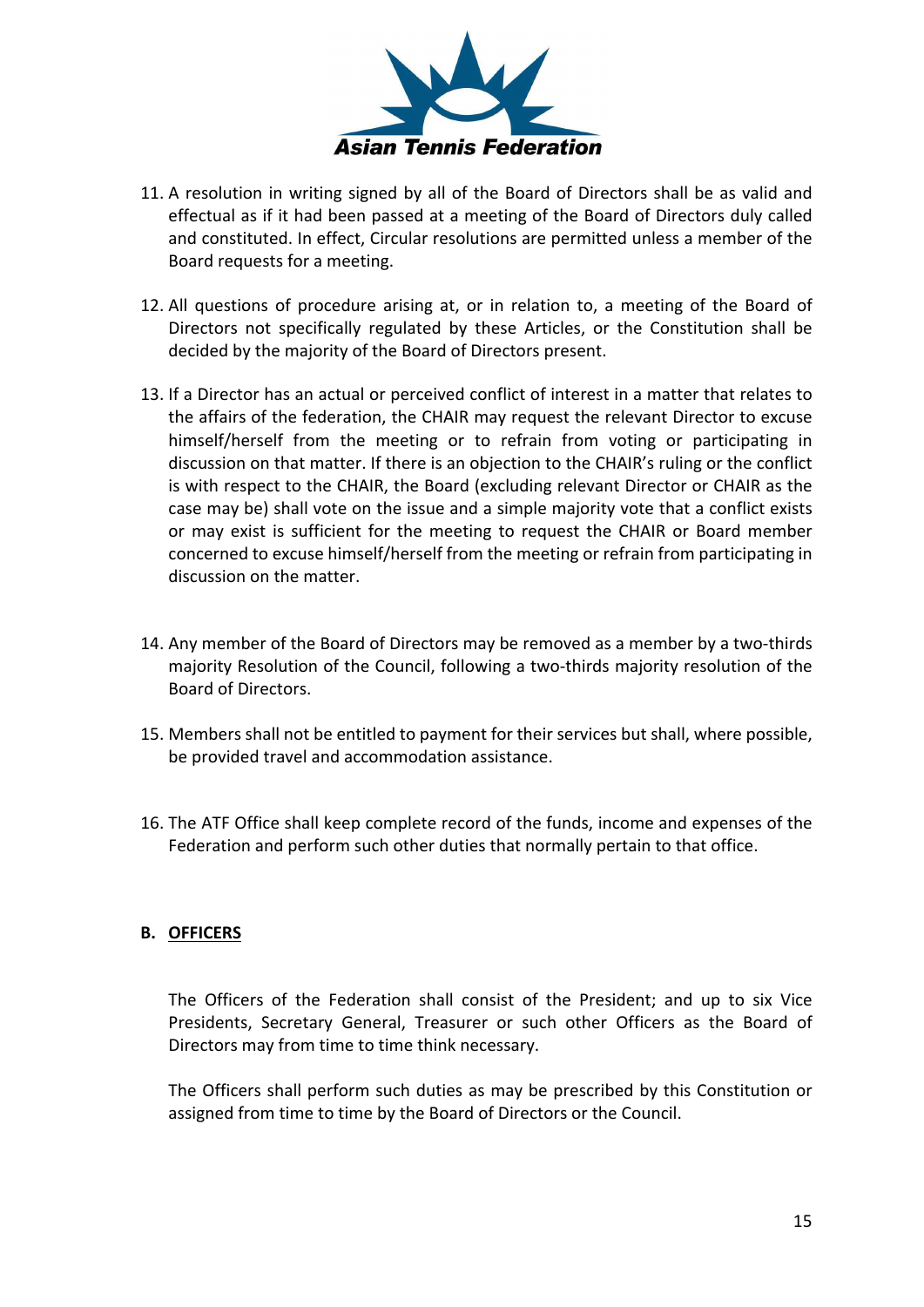

#### **a. THE PRESIDENT**

The President shall be CHAIR of the Board of Directors and the General Meetings as specified in this Constitution.

The President may remain a member of any National Association or Regional Body or any other office during the term of the appointment of the Federation.

#### **b. VICE-PRESIDENTs**

A maximum of six (6) Vice Presidents shall be nominated by the President with ratification of the Board of Directors, from within the members of the Board at the first Board of Directors meeting following the Annual General Meeting for their term equivalent to their term as a member of the Board.

Five of the six appointments have to be in regulation with the articles of the Constitution whereby the Regional representation is upheld by each of the sub-regional Vice President. Vice President Development may be nominated from any of the members of the Board with no regulation to the region.

#### **c. SECRETARY GENERAL**

A Secretary General of the Federation shall be nominated by the President with ratification of the Board of Directors, from within the members of the Board at the first Board of Directors meeting following the Annual General Meeting for the term equivalent to respective term as a member of the Board.

#### **d. TREASURER**

A Treasurer of the Federation shall be nominated by the President with ratification of the Board of Directors, from within the members of the Board at the first Board of Directors meeting following the Annual General Meeting for the term equivalent to respective term as a member of the Board.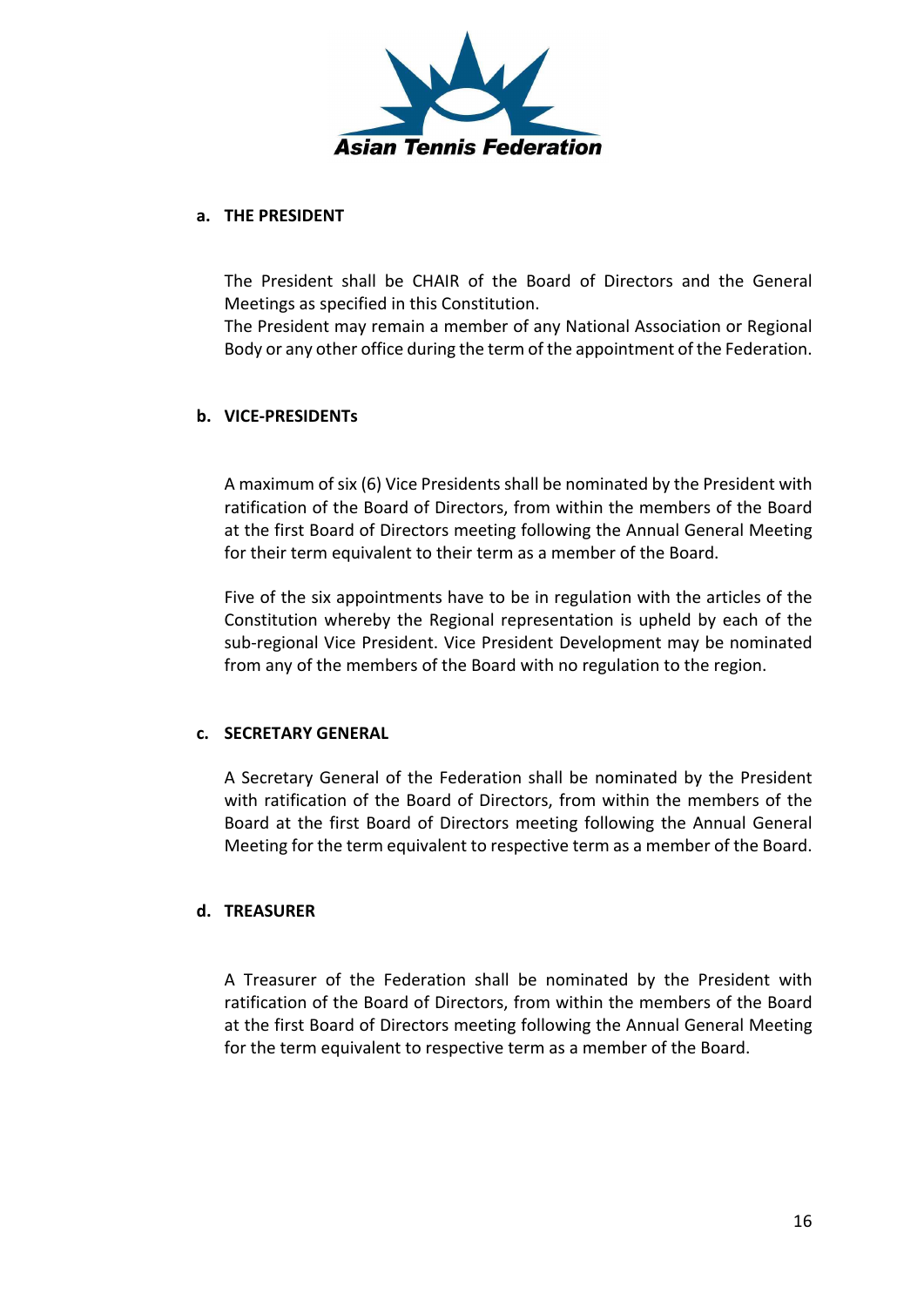

#### **a. HONORARY LIFE PRESIDENT**

Persons who have rendered long and distinguished service as President of the Federation (including for this purpose past service as President of the Federation) may be nominated by the Board of Directors for the position of

Honorary Life President of the Federation. Any such election/ratification shall be conducted at the Annual General Meeting of the Federation.

Honorary Life President may attend and speak at all General Meetings and meetings of the Board of Directors but shall not be entitled to vote.

#### **b. HONORARY LIFE VICE-PRESIDENTS**

Persons who have held the office of President and who have rendered long and distinguished service to the Federation (including for this purpose past service as President of the Federation) and persons who have rendered long and distinguished service as Vice-President of the Federation (including for this purpose past service as Vice-President of the Federation) may be nominated by the Board of Directors for the position of Honorary Life Vice-President of the Federation. Any such election/ratification shall be conducted at the Annual General Meeting of the Federation.

Honorary Life Vice-Presidents may attend and speak at all General Meetings but shall not be entitled to vote.

#### **c. HONORARY LIFE COUNSELLORS**

Persons who have held the office of President and who have rendered long and distinguished service to the Federation (including for this purpose past service to the Federation) may be nominated by the Board of Directors for the position of Honorary Life Counsellor of the Federation. Any such election/ratification shall be conducted at the Annual General Meeting of the Federation.

Honorary Life Counsellors may attend and speak at all General Meetings but shall not be entitled to vote.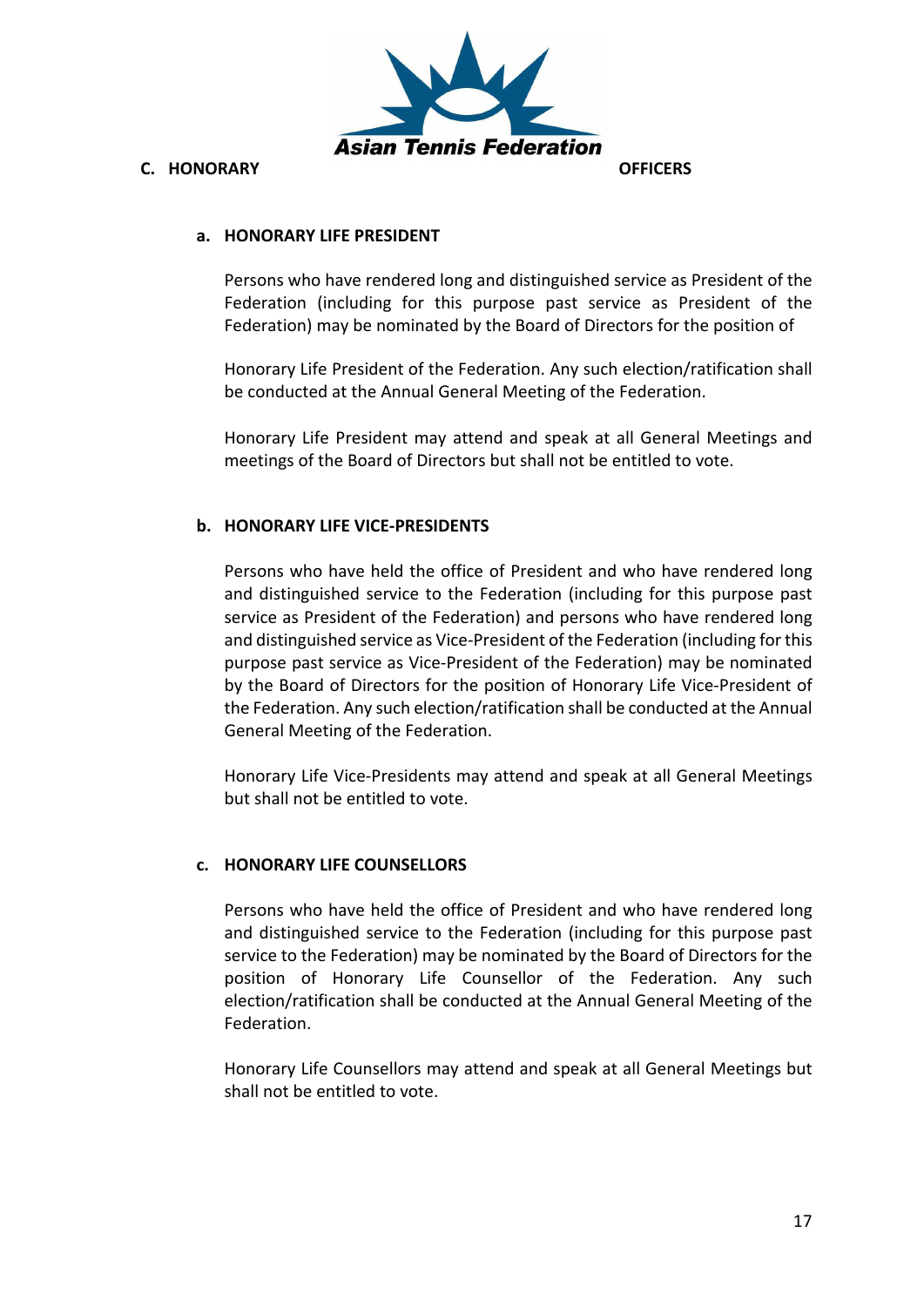

#### **D. COMMITTEES AND COMMISSIONS**

- a. Without prejudice to the generality of any power of delegation conferred upon the Board of Directors by these Articles, the Board of Directors may delegate any part of their work to Committees (including individual representatives) or Commissions. Such Committees or Commissions may include appropriately qualified persons, other than members of the Board of Directors. The Board may appoint Committee and Commission members for a two-year term. Representatives may be removed at any time by Resolution of the Board of Directors.
- b. The President shall ex-officio be a member of all such Committees and Commissions, without voting rights.
- c. Based on proposal submitted by the President, the Board of Directors appoints the Chairperson and members of each Committee and Commission for the specified term. Reappointments are permitted.
- d. Only representatives of Members whose membership fees and dues are not in arrears may be appointed to serve on Committees and Commissions.
- e. Amongst others and not limited to the tasks specified, the Chairperson shall manage and represent their Committee. In consultation and assistance of the ED ATF, the Chairperson shall set the date of meetings of the Committee. He / she is responsible for the proper conduct of business and for regularly reporting to the Board of Directors.

#### **ARTICLE IX: ELECTIONS**

The President and the members of the Board of Directors shall be elected by the Annual General Meeting complying with subsequent requirements and articles aforementioned in this Constitution.

The President and the Board of Directors will appoint an Independent ELECTION PANEL to ensure a free, fair and transparent Elections and lay out the complete rules and process for the Elections. The ATF Legal, Constitution & Ethics Committee can assist the Independent Election Panel in formulation of the rules and process for the Elections.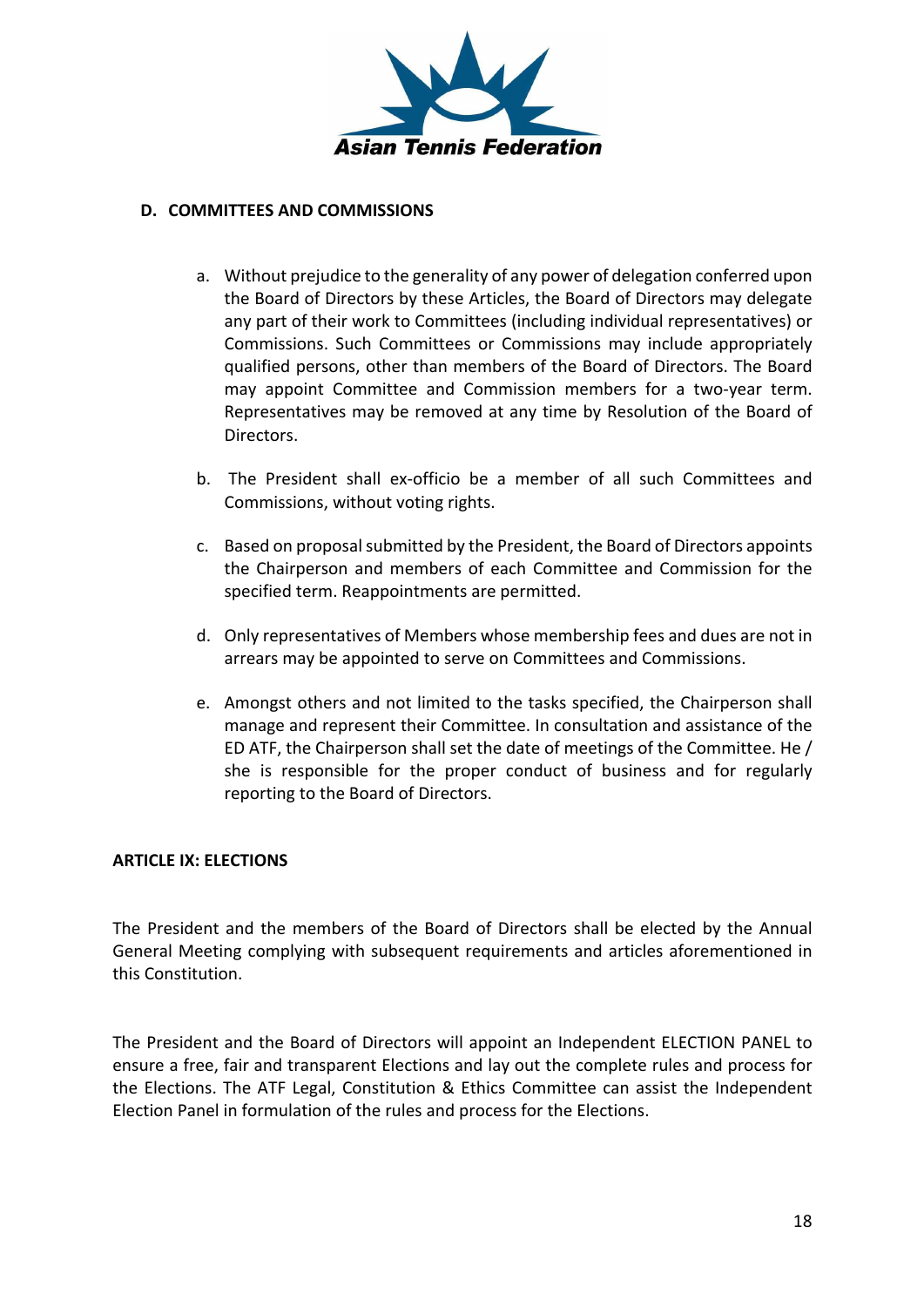

Paper Ballots will be used for the casting of votes and three different ballot papers will be used in actual casting of votes differentiated on the basis of the voting strength of the Member i.e. 3 categories as per the rules of this Constitution and annexure 1.

#### **A. NOMINATION OF CANDIDATES**

- 1) Nominations may be made only by the Full Members and duly authorized by the President, Secretary General or other legally appointed representative of such Member. Article VI B and VII applies accordingly
- 2) The nominated candidates shall be citizen of the respective country
- 3) The nominated candidate should have come to 25 years of age and in good standing with the National Association
- 4) Nomination for the post of President to be only received from the respective member country of the candidate
- 5) Representatives of a member whose membership fees and dues are in arrears will not be nominated
- 6) No member may have more than one representative on the Board of Directors.
- 7) No member may nominate more than one candidate for representation to the Board of Directors. Whilst with this condition in place, a member can nominate one candidate for post of President and one for representation to the Board of Directors.
- 8) Nomination of a delegate who meets the above qualifications, shall be received by the Federation – ATF Office, 30 days before the General Meeting,

#### **B. ELECTION OF PRESIDENT**

- **1)** The President shall be elected before the other Board members pursuant to the following procedure:
	- **i.** If there is only one candidate, the candidate shall be declared elected.
	- **ii.** If there are two candidates, election shall be by secret ballot in which candidate supported by simple majority shall be elected.
	- **iii.** If there are more than two candidates, there shall be election by secret ballot, in which, if one candidate received more than 50% of the votes cast,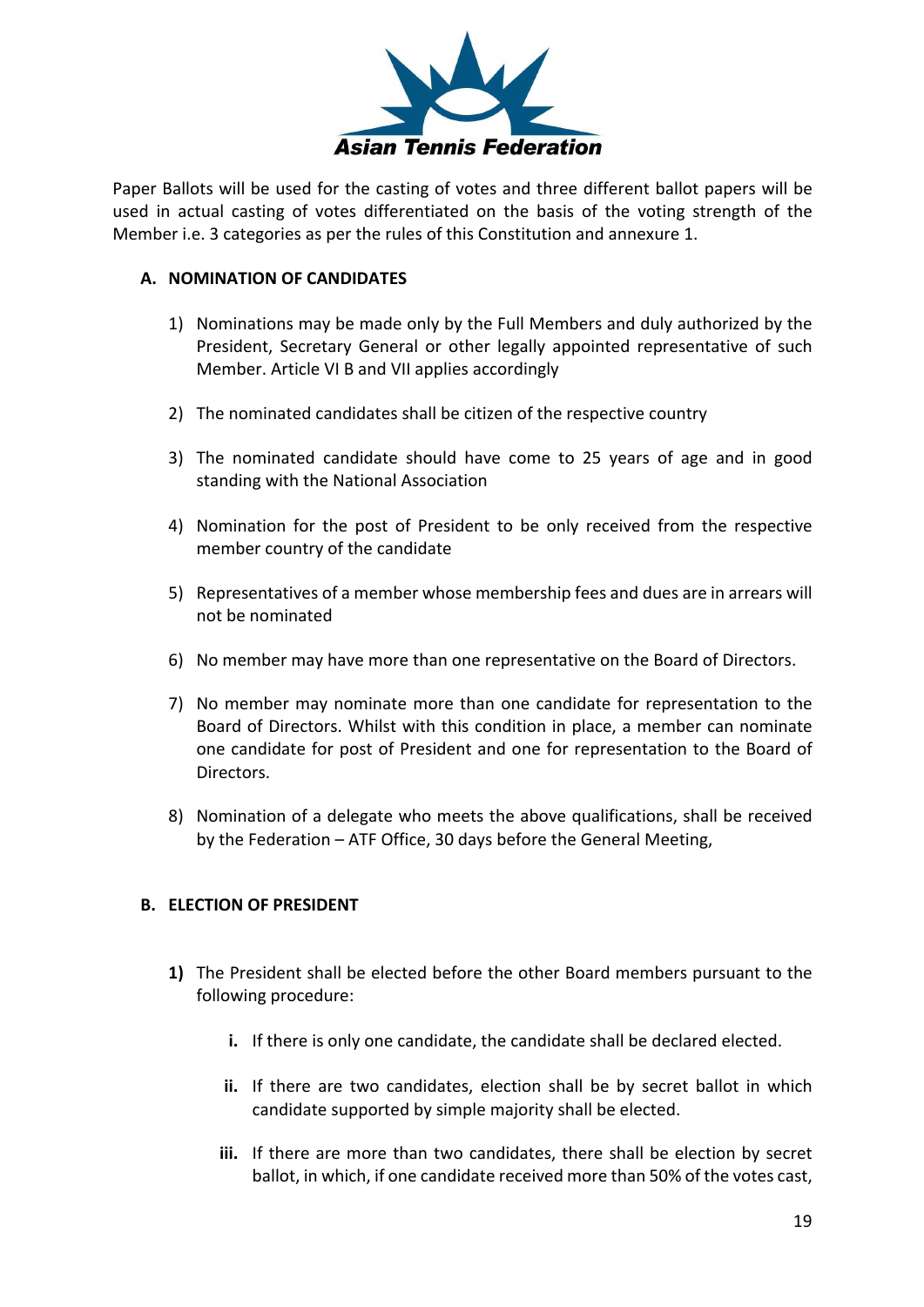

he/she shall be declared elected; and in case no candidate receives more than 50% of the votes cast, there shall be series of secret ballots of which each eliminates the candidate having the fewest votes.

**iv.** In case of a tie, there shall be successive rounds between the tied candidates to declare a winner.

#### **C. ELECTION OF BOARD OF DIRECTORS**

The following procedure shall apply to the election of the Board of Directors:

- 1) The nominations shall be listed on a ballot paper in alphabetical order and the names of retiring members nominated for re-election shall be marked thereon with an asterisk
- 2) Voting delegates shall delete the names of those candidates whom they do not wish to elect, leaving the names of those fourteen candidates they wish to elect. Any ballot paper submitted with more or less than fourteen undeleted names shall be null and void.
- 3) The Fourteen candidates with the highest number of properly recorded votes shall be declared elected in conformity with Article VIII A, fulfilment of regional qualification.

In case of a possible scenario of less than two (2) nominations from a subregion for the election to the Board of Directors; to qualify the conditions laid down in Article VIII A for regional qualification and para above; those positions will be filled by the candidate/s with the highest number of properly recorded votes.

4) If several candidates poll equal votes and if the number of those candidates exceeds the number of remaining seats, there shall be further elections between those candidates only, to determine the winner of the remaining seat or winners of the remaining seats. If the result is equal in three consecutive rounds of elections, then the winner or the winners shall be determined by drawing lots.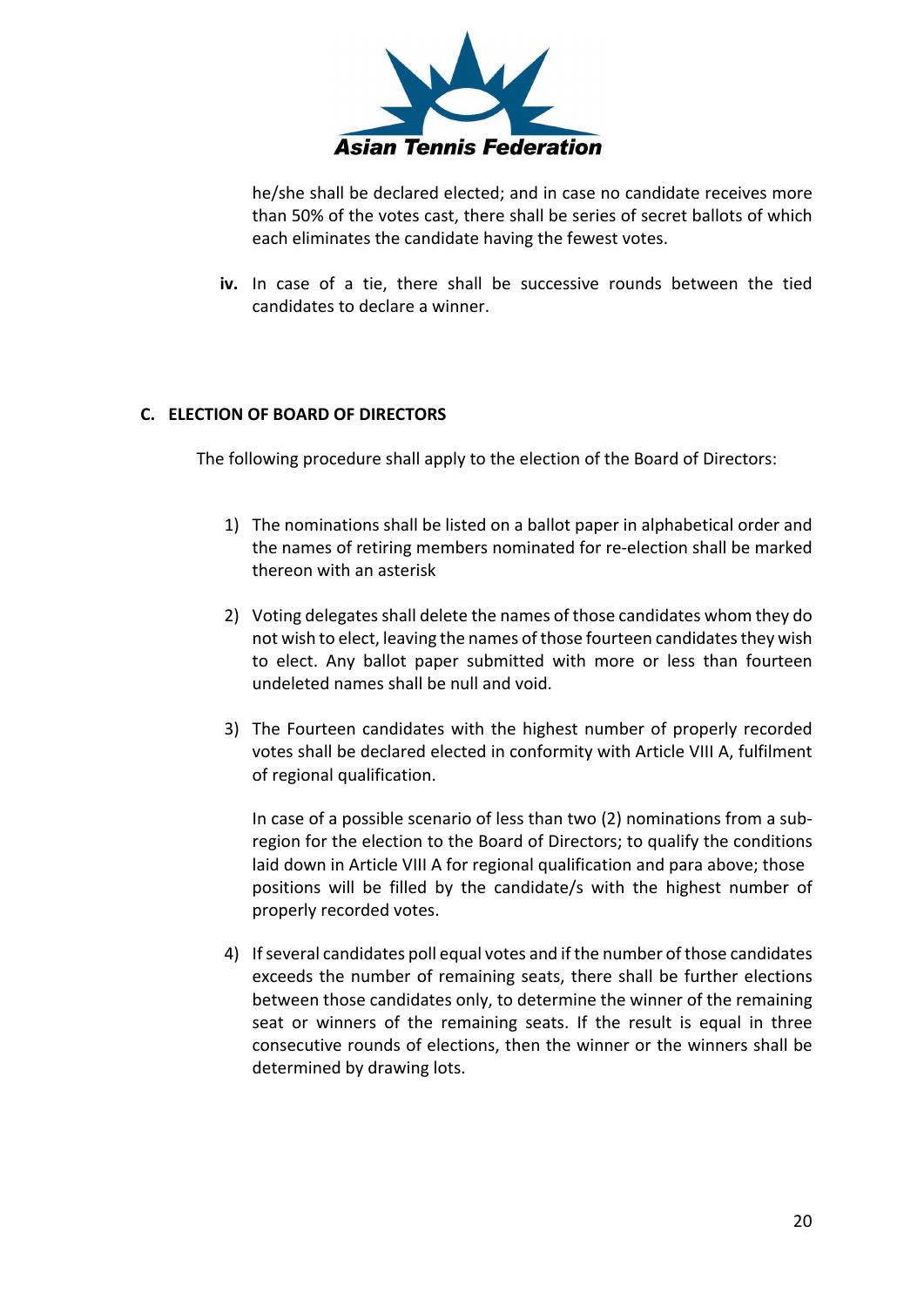

#### **ARTICLE X: DUES AND ASSESSMENTS**

- **1)** All applications admitted for membership in the Federation shall pay an initial membership fee, which shall be fixed in the Annual General Meeting of the Federation from time to time.
- **2)** All members shall pay an annual fee/due at the beginning of each fiscal year. The fiscal year of the Federation shall be the first day of January to the last day of December. The annual due shall be fixed by the Annual General Meeting from time to time.
- **3)** A member with his annual due outstanding is not eligible to vote.

#### **ARTICLE XI: FINANCE**

#### **A. ACCOUNTS OF THE FEDERATION**

- **a.** Unless otherwise decided by the Annual General Meeting, the fiscal year of the Federation shall close on the  $31<sup>st</sup>$  day of December, and an annual statement of account shall be prepared and audited as soon as possible thereafter. The audited statement of account shall be submitted by the Finance Committee along with the Board of Directors to the ensuing Annual General Meeting.
- **b.** The reporting currency of the ATF shall be in United States Dollars (USD)
- **c.** The income of the Federation shall include, but shall not be limited to:
	- i. Subscriptions
	- ii. Sponsorship money paid in respect of official events of the Federation
	- iii. Sanction Fees
	- iv. ATF Tennis Foundation
	- v. Contributions received
	- vi. Assistance by ITF
- d. The Board of Directors shall control the accounts of the Federation and any funds, which may be established for the official events or other activities of the Federation with the complete working and due diligence of the Finance Committee. The control and management of funds will be as determined by the Annual General Meeting in accordance with the budget approved.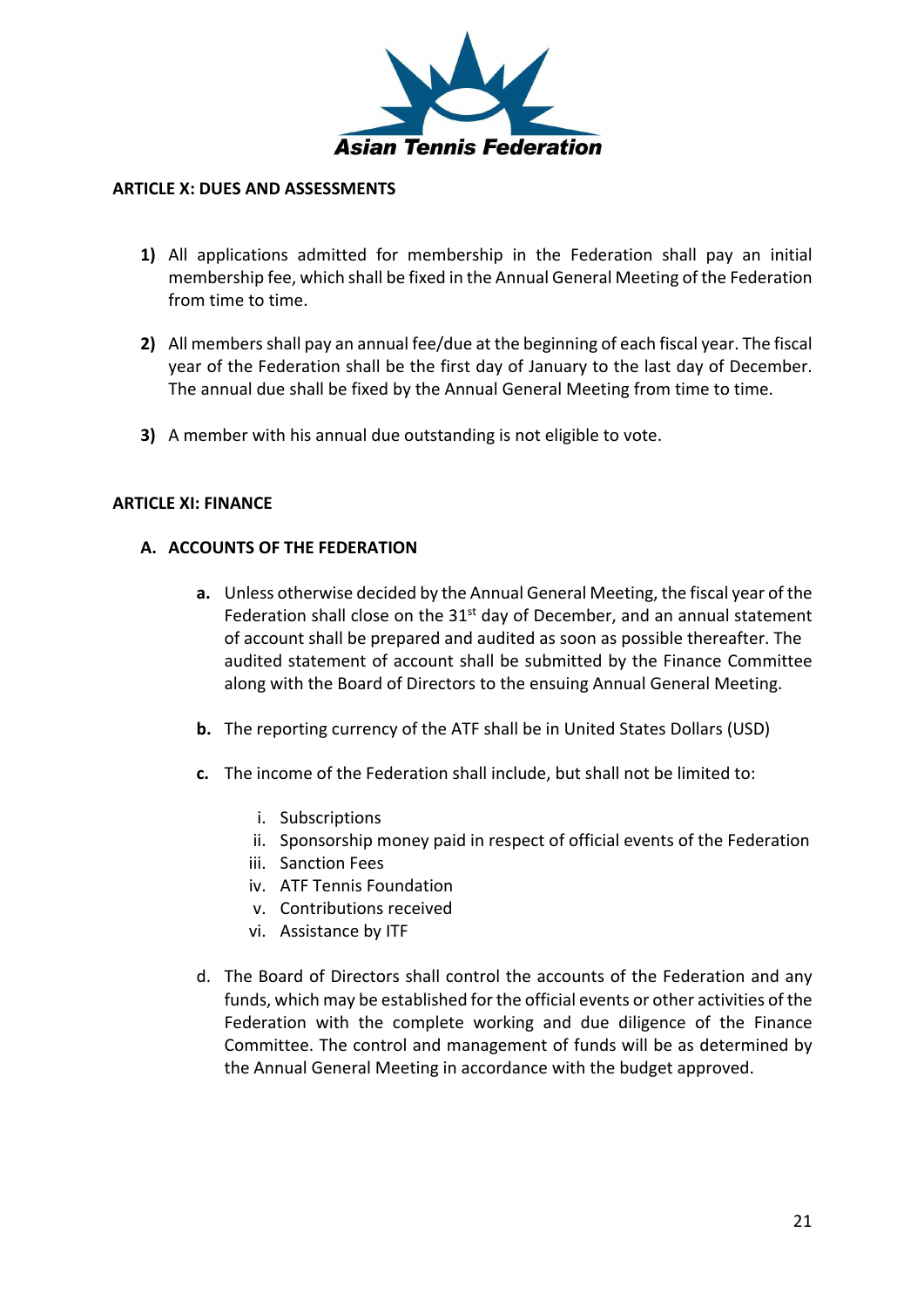

#### **ARTICLE XII: LEGAL**

#### **A. LIABILITY**

For obligations and Liabilities of the Federation exclusively assets of the Federation are liable. No member is liable for any obligations or liabilities of the Federation.

#### **ARTICLE XIII: ALTERATION TO THE CONSTITUTION**

- **a)** Any alteration/s to the Constitution and Articles shall require a two-thirds majority resolution of the Council. Any provision of the Constitution and Articles that requires a majority vote greater than two-thirds may be altered only by a vote of the same majority.
- **b)** If the Council shall resolve to amend any part of the Constitution and Articles it may delegate the responsibility of approval of the final wording, of any such amendment, to the Board of Directors.

#### **APPENDIX 1: List of the Asian Tennis Federation Member Nations 2021.**

**ADOPTED AT ATF SGM ON 31ST AUGUST 2021.**

**CERTIFIED TRUE COPY Sd/-**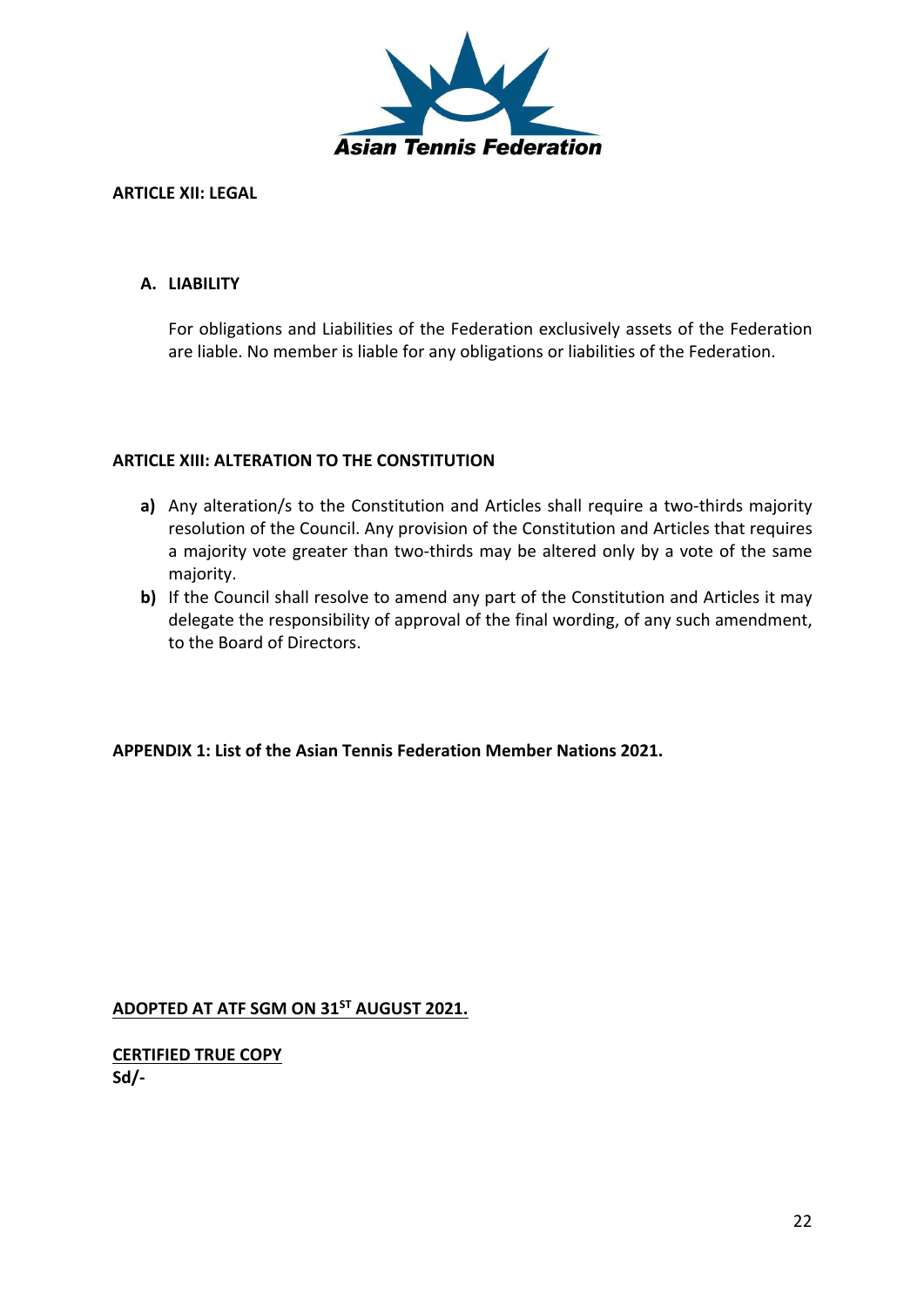

#### **APPENDIX 1: LIST OF THE ASIAN TENNIS FEDERATION MEMBER NATIONS 2021.**

**GROUP A – 3 MEMBERS REPRESENTING 9 VOTES**

**CHINA INDIA JAPAN**

**3 Votes for Each Member**

#### **GROUP B – 15 MEMBERS REPRESENTING 30 VOTES**

**IRAN INDONESIA KUWAIT KAZAKHSTAN PAKISTAN UZBEKISTAN PHILIPPINES (S) KOREA REP. QATAR THAILAND SRI LANKA**

**HONG KONG UNITED ARAB EMIRATES MALAYSIA CHINESE TAIPEI**

**2 Votes for Each Member**

#### **GROUP C – 26 MEMBERS REPRESENTING 26 VOTES**

| <b>SYRIA</b>          |  |
|-----------------------|--|
| <b>TAJIKISTAN</b>     |  |
| <b>TURKMENISTAN</b>   |  |
| <b>VIETNAM</b>        |  |
| <b>YEMEN</b>          |  |
| <b>AFGHANISTAN</b>    |  |
| <b>BHUTAN</b>         |  |
| <b>KOREA DPR. (S)</b> |  |
| <b>LAO</b>            |  |
| <b>MACAU</b>          |  |
| <b>MALDIVES</b>       |  |
| <b>NEPAL</b>          |  |
| <b>PALESTINE (S)</b>  |  |
|                       |  |

**1 Vote for Each Member**